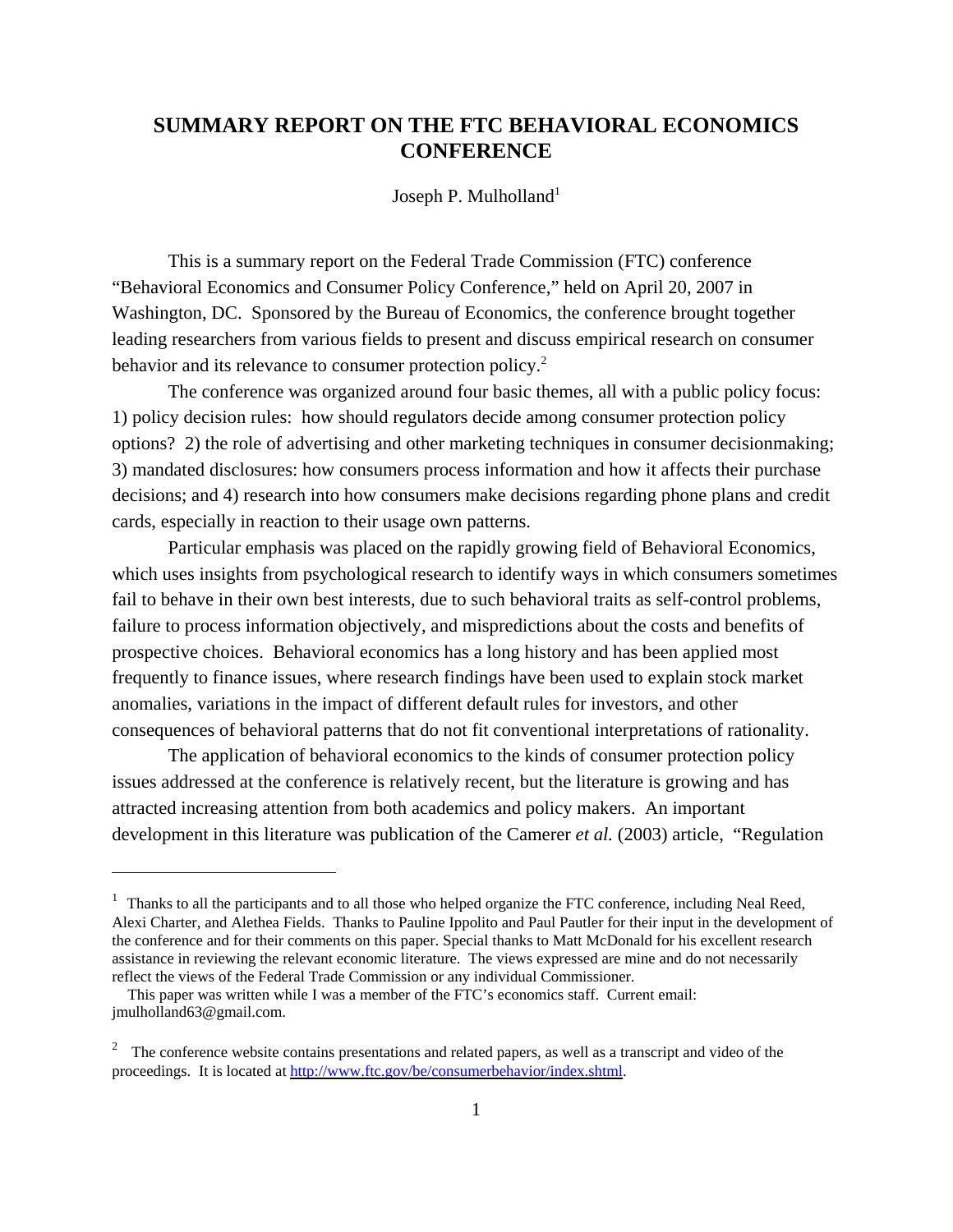for Conservatives: Behavioral Economics and the Case for 'Asymmetric Paternalism,'" which sought to apply behavioral economics findings to a number of consumer policy issues. In particular, the authors developed the concept of "asymmetric paternalism" to identify situations where government action is justified because it yields gains to unsophisticated consumers that outweigh the losses imposed on more sophisticated consumers who do not benefit from the intervention. As discussed later in this report, the asymmetric paternalism decision rule has a direct analogue in the benefit-cost calculus used by the FTC and other consumer protection agencies.

The conference began with general outlines of the basic principles incorporated in the neoclassical economic model and the challenges to this model represented by the behavioral economics paradigm. These discussions set the context for the remainder of the conference. which was devoted to three research areas, all with direct ties to consumer protection policy: marketing, mandated disclosures, and consumer choices among phone plans and credit card programs. The final session consisted of an open-ended discussion of the issues raised at the conference.

This report first summarizes each of the sessions and then concludes with a chapter describing some broad themes from the conference as well as directions for future research.

# **I. BASIC PRINCIPLES: NEOCLASSICAL AND BEHAVIORAL MODELS OF CONSUMER CHOICE**

## **Lazear:**

Edward Lazear (Council of Economic Advisors) described the standard economic approach used in the analysis of public policy issues as put forth in Lazear (2000). He argued that economics is not only a social science but a genuine science in that, like the physical sciences, it uses a methodology that produces refutable implications and tests these implications using statistical techniques. The economic approach utilizes three components that distinguish it from other social sciences: rationality, equilibrium, and efficiency. These three elements combine to allow economists to analyze policy issues in a way that other social sciences cannot. As a result, the economic method has gained increasing acceptance in a number of other fields such as law, biology, sociology, psychology, and political science.

The rationality component – the assumption that agents in economic models are rational and maximizing – is the one tenet directly challenged by the behavioral economists as being an unrealistic depiction of how individuals act. But Lazear views this assumption as essential for the tractability of economic modeling and further states that it is more general than critics maintain. In particular, he views rational behavior in a broad context that incorporates "weird tastes and strange preferences. The task of the economist is not to ignore these preferences but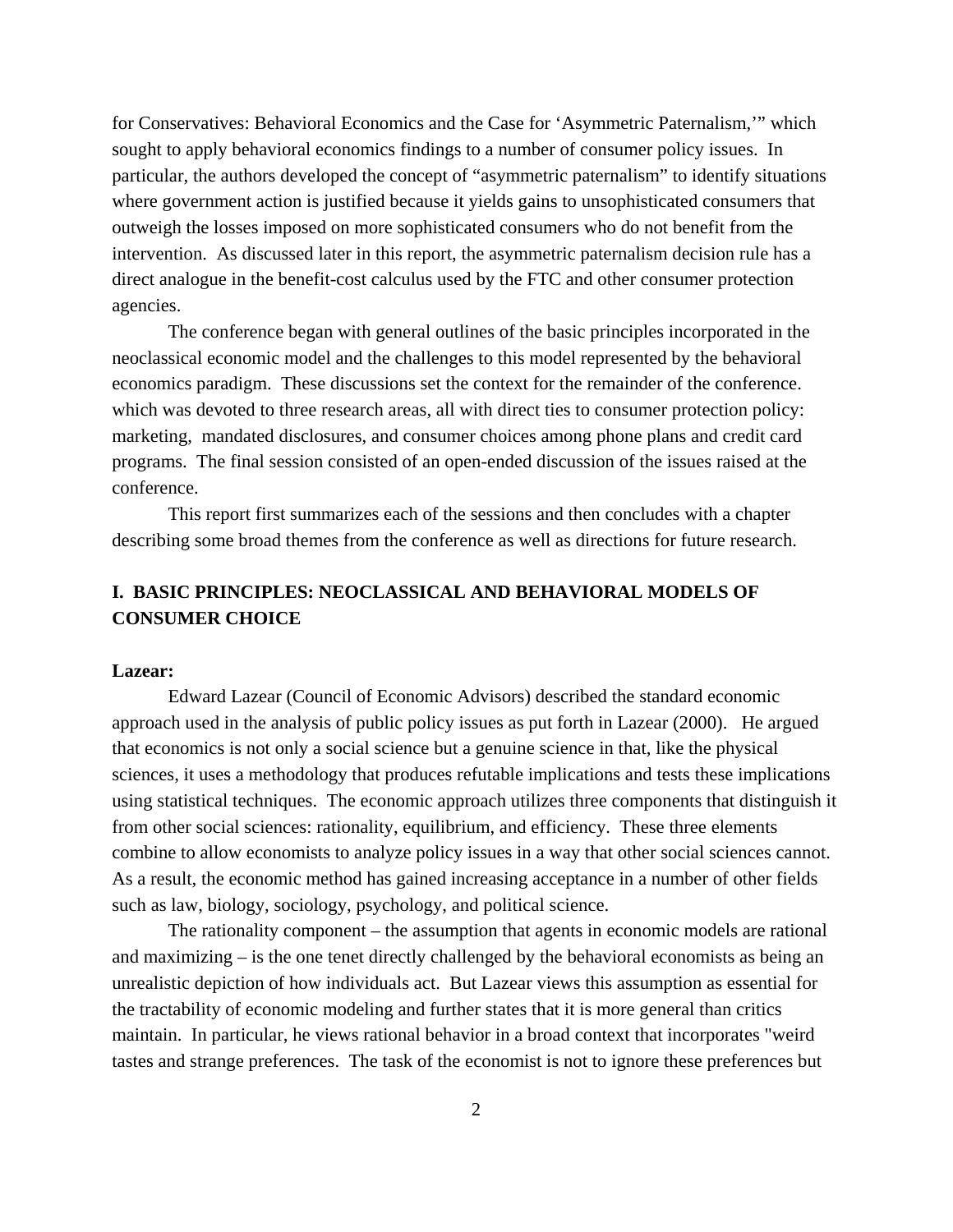rather to build them into an economic model where the individuals are still presumed to maximize."

Lazear sees behavioral economics as an important complement to conventional economics rather than a competitor or replacement of it. Its reliance on psychological experiments has proved useful in identifying particular behavioral patterns that are more difficult to observe outside the laboratory. He notes that the "best thing about experiments is that it allows us to strip away extraneous elements and to focus on exactly the behavior that you are trying to study."

But the reliance on experimental evidence also lessens its applicability to public policy, because the results cited in the behavioral economics literature often lack external validity. One frequently cited problem is the artificiality of the laboratory setting used for the experiments, which can lead individuals to act in ways that differ from how they respond in actual market situations. This phenomenon has been described in the work of John List and others.<sup>3</sup> Lazear also noted another shortcoming of experimental work – its use of subjects that are not representative of the individuals who actually influence market outcomes. Citing results of his own research, Lazear described experiments where the individuals who opt out of an experiment are those who are, in fact, the most influential decision makers in real world markets. (Lazear *et al.* 2006)

## **Camerer:**

Colin Camerer (California Institute of Technology) provided an overview of behavioral economics ideas by setting out a framework for thinking about how decisions are made and how the decision process might affect markets. He defined behavioral economics as "using facts and methods from other social sciences to understand limits on rationality, will power, and self interest and their implications." Camerer noted that the type of behavioral economics analysis he utilizes is grounded in the basic economic method outlined by Lazear, with a key difference being the extent to which he sees individuals as varying from even the more general versions of the neoclassical rationality assumption described by Lazear.

Some of the cognitive problems experienced by consumers as they attempt to make decisions in the market place include: numerical mistakes, limited attention, limited strategic thinking (e.g., gullibility), motivated cognition (optimism, wishful thinking), and status quo bias (defaults matter). He described a unifying framework based on Kahneman's Nobel Lecture (Kahneman 2003) which differentiated between two modes of decisionmaking:

• System 1 – intuition – fast, parallel, automatic, effortless, associative, slow-learning;

 $3$  For example, Levitt and List (2006), and List (2005).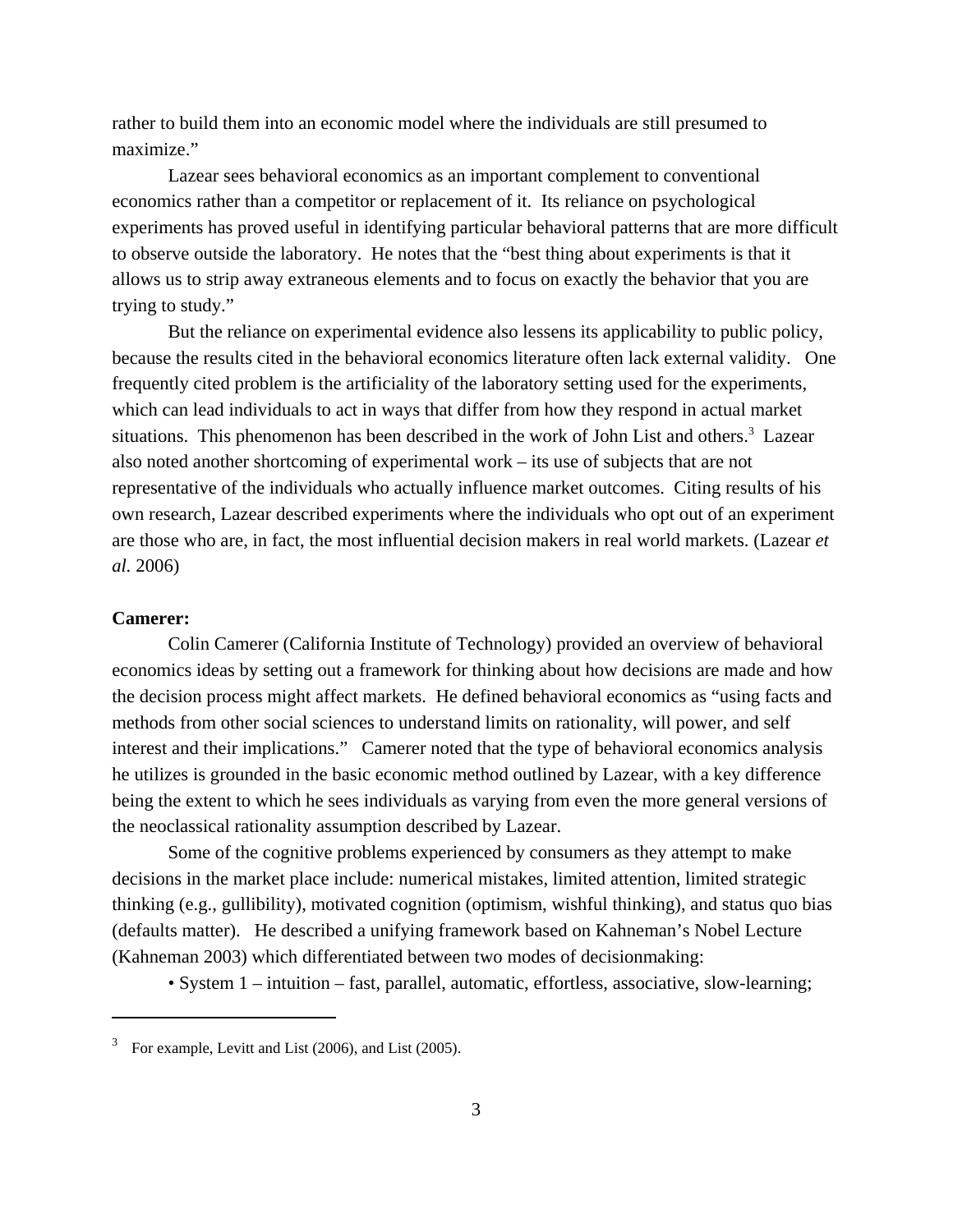• System 2 – reasoning – slow, serial, controlled, effortful, rule-governed, flexible.

System 1 is an intuitive approach where individuals make fast decisions based on limited information and a variety of short-cut decision rules (heuristics). System 1 leads to learning, but that learning occurs slowly as observations of outcomes accumulate. This contrasts with the more deliberative System 2 thinking which more closely resembles the rational man assumption of conventional economics. The two systems are typically always in play and at times in conflict with each other. In terms of FTC policy, Camerer associates System 1 with the "ignorant, unthinking, and incredulous" focus of early FTC policy and asks whether individuals whose judgments are dominated by such reasoning are ignored because of the current emphasis on the "reasonable consumer," which he associates with System 2 thinking.

Camerer also pointed to a number of empirical issues where additional research can yield significant insights for public policy. One that has so far received insufficient attention in the behavioral economics literature (albeit with some significant exceptions) relates to differences among consumers in their decisionmaking ability. Taking account of such heterogeneity in demand is necessary in order to evaluate the arguments of Alan Schwartz and others that markets often work in such a way that the appearance of sophisticated consumers protect their more naive counterparts.4

Other important research topics include investigations into the extent to which consumers collect information most relevant to their particular purchasing situations ("endogeneity of thinking"); the influence of government actions on consumer behavior ("moral hazard," a topic discussed by Klick below); and the ability of consumers to learn from their past mistakes and the length of time it takes them to do so.

Finally, Camerer discussed joint work with Eric Johnson regarding "eyetracking" method that measure a person's pupil dilation and its correlation with arousal and cognitive difficulty. As described in Wang, Spezio, and Camerer (2006):

Eyetracking software records where players are looking on a computer screen every 4 minutes. The eyetracking apparatus also measures how much subjects' pupils "dilate" (expand in width and area due to arousal). Pupils dilate under stress, cognitive difficulty, arousal and pain. Pupillary responses have also been measured in the lie-detection literature for several decades (that's why poker players often wear sunglasses if they are allowed to). These studies suggest that pupil dilation might be used to infer deceptive behavior because senders find deception stressful or cognitively difficult.

<sup>&</sup>lt;sup>4</sup> A much cited article describing this effect is Schwartz and Wilde (1979). Schwartz (2006) provides an updated analysis taking into account some behavioral economics results. See also the Shapiro passage (1995, p. 495] cited in Gabaix and Laibson (2006), which describes a scenario where competitive equipment manufacturers "have a direct incentive to eliminate even the small inefficiency caused by poor consumer information." (As discussed in the text, Gabaix and Laibson develop models that dispute this prediction).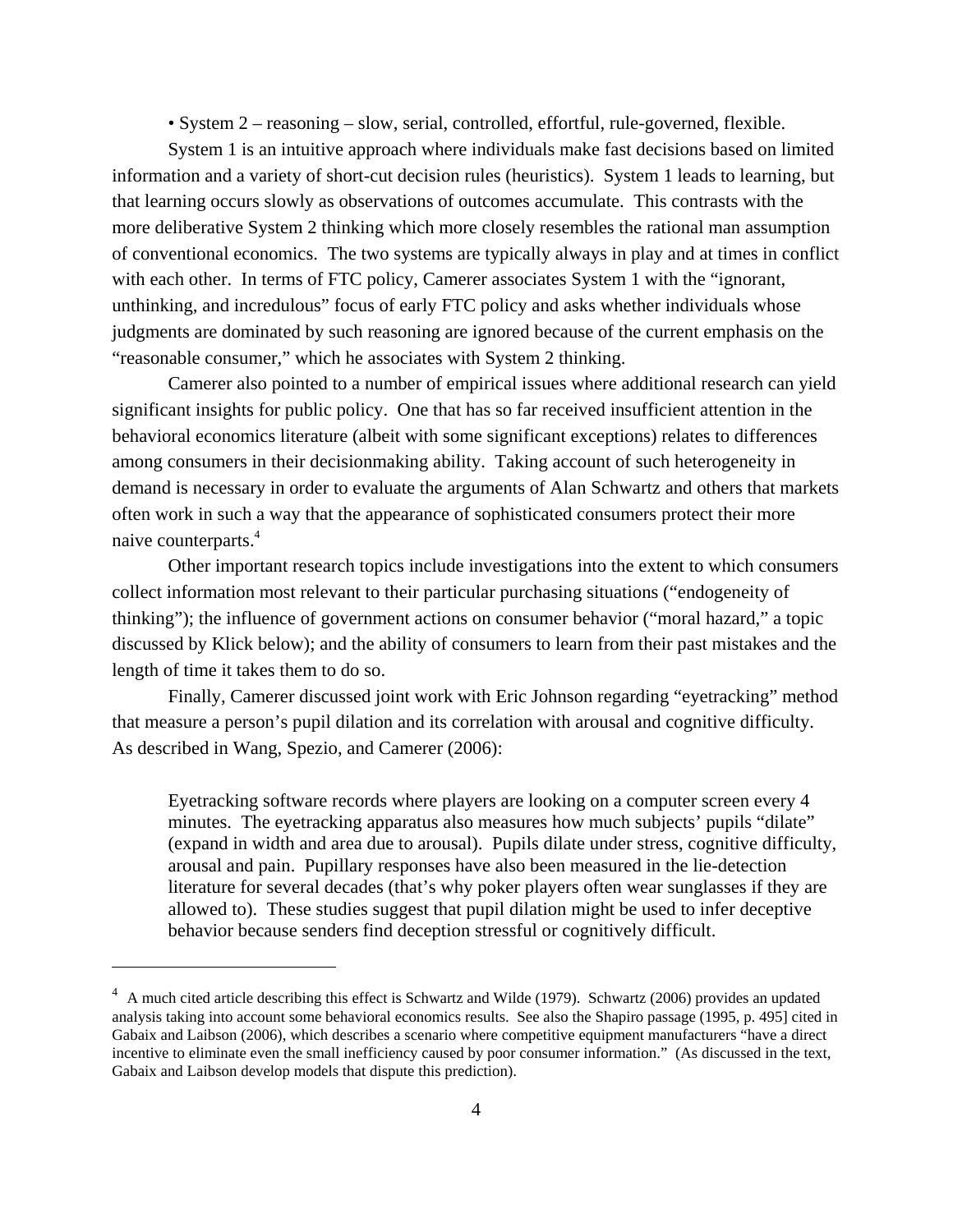Camerer suggested that this technology may have a number of consumer policy applications, e.g., in determining whether people literally read the fine print on informed consent documents.

Camerer's talk was followed by comments by Klick, Pautler, and Calfee.

Jonathan Klick (Florida State) set out a number of caveats regarding the application of behavioral economics results to public policy issues. He noted at the outset that his critical remarks were not directed at the writings of economists such as Camerer, but rather at analysts writing in the behavioral law and economics literature, many of whom he believes are too quick to apply the results of behavioral economics research to complex public policy issues.

Klick's principle concern is that paternalistic actions by the government reduces the incentive for consumers to invest in decisionmaking processes designed to protect themselves in the marketplace. Consumers need to learn from their successes and failures. In a similar vein he noted the possibility of the moral hazard that can accumulate when there are bailout provisions ("ex post paternalism") that allow consumers to get out of contractual commitments deemed unconscionable. Klick agreed with Camerer about the need for economists involved in public policy to gain a better understanding of learning theory and to apply this understanding to empirical studies of how consumers react to the consequences of their past decisions.

Drawing on his work with Gregory Mitchell (Klick and Mitchell 2006), Klick described a model of government decisionmaking for determining the effect of alternative government policies designed to protect consumers. These models direct decisionmakers to consider (1) the efficiency cost of the bias; (2) the extent to which accommodation worsens the bias or, alternatively, the extent to which nonaccommodation improves the bias or has other benefits; and (3) the potential for education or other mechanisms to debias an individual.

Paul Pautler (FTC) described a number of FTC regulations and how the decisionmaking process that underlies them relates to the asymmetric paternalism paradigm described in Camerer *et al.* (2003). In a manner quite similar to decisionmaking at the FTC, asymmetric paternalism can be viewed as a cost-benefit test where government intervention is justified when the benefits to the cognitively impaired will be greater than the cost to those who are cognitively aware. Although the FTC does not use the terminology contained in the Camerer *et al.* calculus, both approaches share an emphasis on counting up the costs and benefits in order to assess the likely impact of an action on consumer welfare.

Pautler went on to describe important cost-benefit considerations for a number of FTC privacy programs and their relevance to the asymmetric paternalism decisionmaking model. He noted the importance attached to the selection of the appropriate default, a key element in the behavioral economics literature. Empirical evaluation of this choice can vary significantly depending on the type of empirical approach. For example, the answers to survey questions that fail to focus on the relevant alternative outcome tend to emphasize the importance of privacy,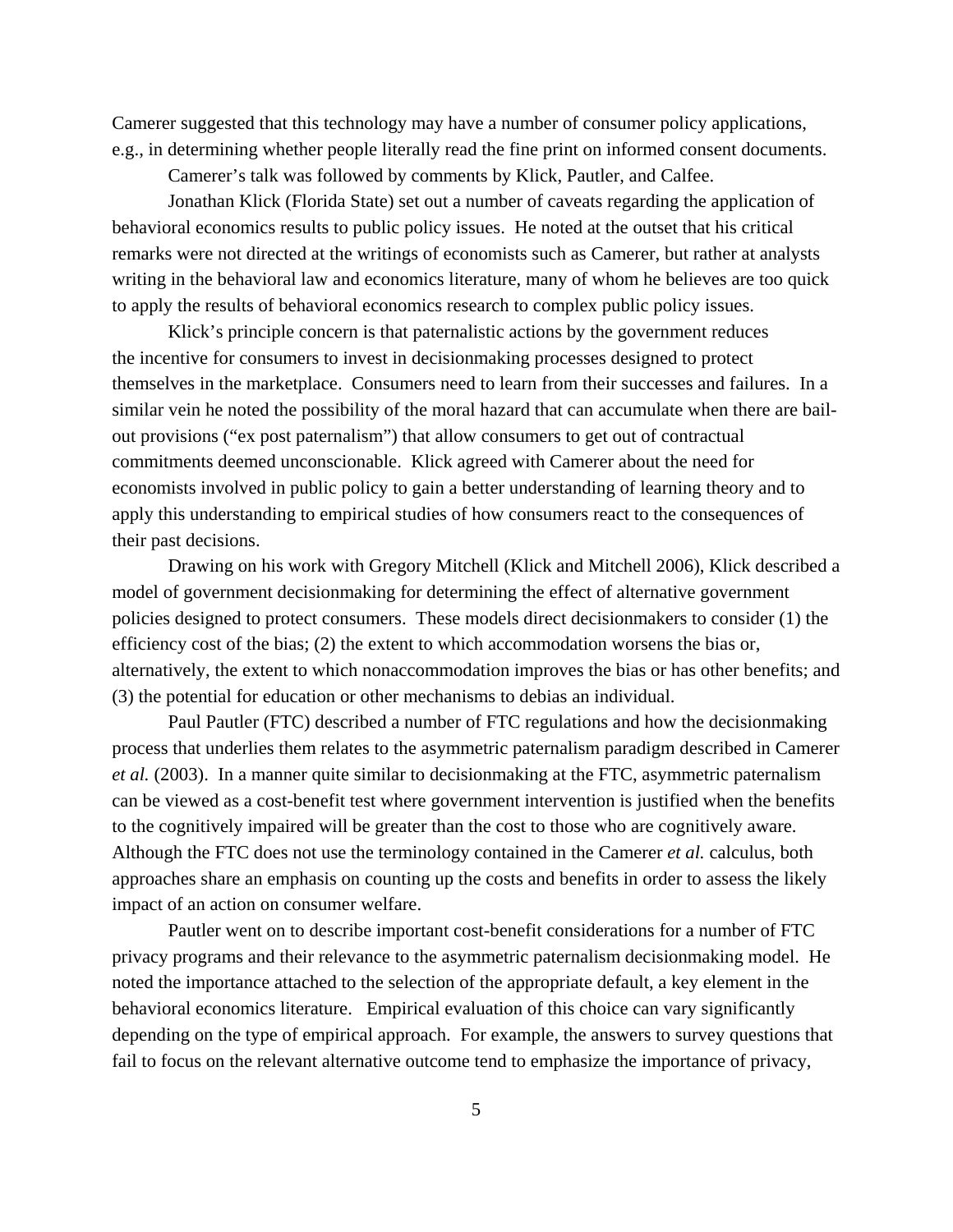while an examination of actual market choices often leads to a much reduced assessment of the value of privacy to consumers.

Many defaults affect the entire market and may affect future availability of choices. If we try to choose defaults to save a subset of consumers from falling victim to a decisionmaking foible, we need to seriously consider whether that default might adversely affect other consumers or lead to a reduction in the number of options available in the future.

Jack Calfee (American Enterprise Institute) drew a distinction between regulations that rely mainly upon rules as opposed to those that are enforced on a case-by-case (rule-of-reason) basis. Although the FTC has a number of well know rules, most of the FTC mission is based on a case-by-case enforcement of unfairness and especially deception case law. Calfee views the latter approach as generally superior to broad rule enforcement and raises the concern that behavioral economics may lead to more per se rules that end up being less efficient.

In regard to research needs, Calfee believes research should focus on the actual effects of regulations. One important area to study here is the impact of information benchmarks, such as the EPA mileage rules or the FTC's tar and nicotine ratings for cigarettes. Both interventions, in Calfee's view, led to less useful information for consumers, because the rules discouraged firms from competing on product dimensions outside of the narrowly defined metrics used in the regulations. Moreover, once the alternative information has been more or less prohibited from the market, the government sanctioned metric tends to get "gamed" by the market as firms modify their product to the test and away from more meaningful performance measures.

# **II. MARKETING**

The conventional economics of consumer protection is grounded by a model of information flows in which advertising and other marketing activities play a prominent part. It is based on modification of the standard neoclassical theory, viewing information as a scarce (and thus not free) resource to be analyzed in ways similar to other commodities in the market place. The information economics approach did not supplant the neoclassical model but rather extended it to include an explicit analysis of how information influences the behavior of both buyers and sellers. Consumers make consistent decisions that enhance their welfare, but do so under constraints that lead them to acquire less than full information. Instead of being endowed with perfect information, they are boundedly rational entities that acquire information up to the point where the marginal benefit equals the marginal cost. The behavior of firms is similarly influenced by the costs of both acquiring and disseminating information.

The appropriate policy objective from a consumer protection perspective is thus not to make consumers fully informed, an impossible and inefficient solution, but rather to create market conditions in which information is sufficient to allow all welfare-increasing trades to take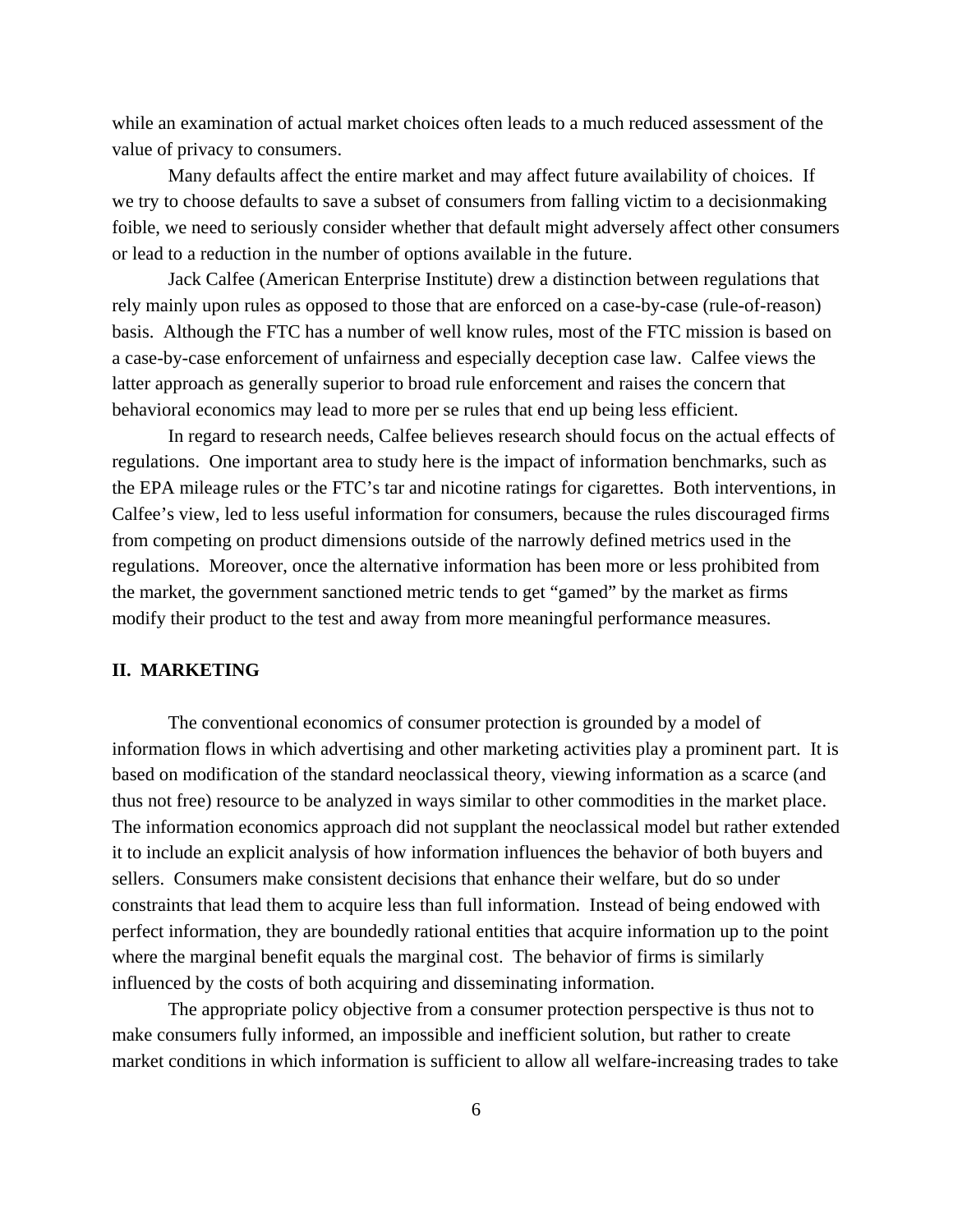place. Competition plays a central role in this context, since it can be the best way to ensure an efficient level of information for consumers. In particular, firms compete by providing consumers with information via advertising and other marketing techniques, as well as by providing consumer with the variety of services and products that best suits their preferences.<sup>5</sup>

The two presentations in the Marketing session explored challenges to the conventional economics view by emphasizing the cognitive limitations of consumers and how they can alter the conventional economics model. Dean Karlan presented the results of a field experiment in the market for credit in South Africa where consumers fall prey to certain "psychological manipulations" that influence the amount they pay for loans. In more of a supply-side analysis, David Laibson presented alternative economic models where firms react to consumer cognitive limitations in ways that do not lead to the welfare maximizing solution predicted by the traditional model.

# **Karlan:**

Dean Karlan (Yale) presented the results of an extensive field experiment involving the marketing of offers for credit to a large sample of consumers in South Africa (Bertrand *et al.* 2005). The credit provider funding the experiment sought to determine how certain variations in photos, the number of borrowing options offered, cell-phone lottery tie-ins, and other features of the interest rate offer altered uptake of the loan offers.

Variations in the offers were accomplished by modifying 50,000 mailers sent out to a random set of consumers. The interest rates offered varied from 3.25% to 11.75% per month. Each letter also contained several marketing manipulations. These were randomized independently of the interest rate randomization, which allowed the authors to quantify the size of the interest rate change needed to achieve the same effect on uptake as the psychological manipulation under study. The experimenters modified four categories of features in the letters: the description of the offer, the comparison of the offer to competitor rates, subtle features (like photos), and suggestion factors. Manipulating these four categories produces a number of predictions that diverge from neoclassical theory. Generally, the key difference from the neoclassical model is the importance of certain marketing approaches that influence uptake over and above the information provided by the interest rate alone.

Consistent with standard economics, Karlan's analysis showed that the interest rate significantly affected loan uptake – the lower the interest rate offered in the flyer, the greater the rate of uptake. But some of the psychological features also significantly affected uptake, a

<sup>&</sup>lt;sup>5</sup> Schwartz and Wilde (1979) provide a general description of the information economics approach as it applies to consumer protection issues. Ippolito (1986) gives a succinct review of the relevant theoretical developments. Rubin (2004) applies the theory to advertising regulation.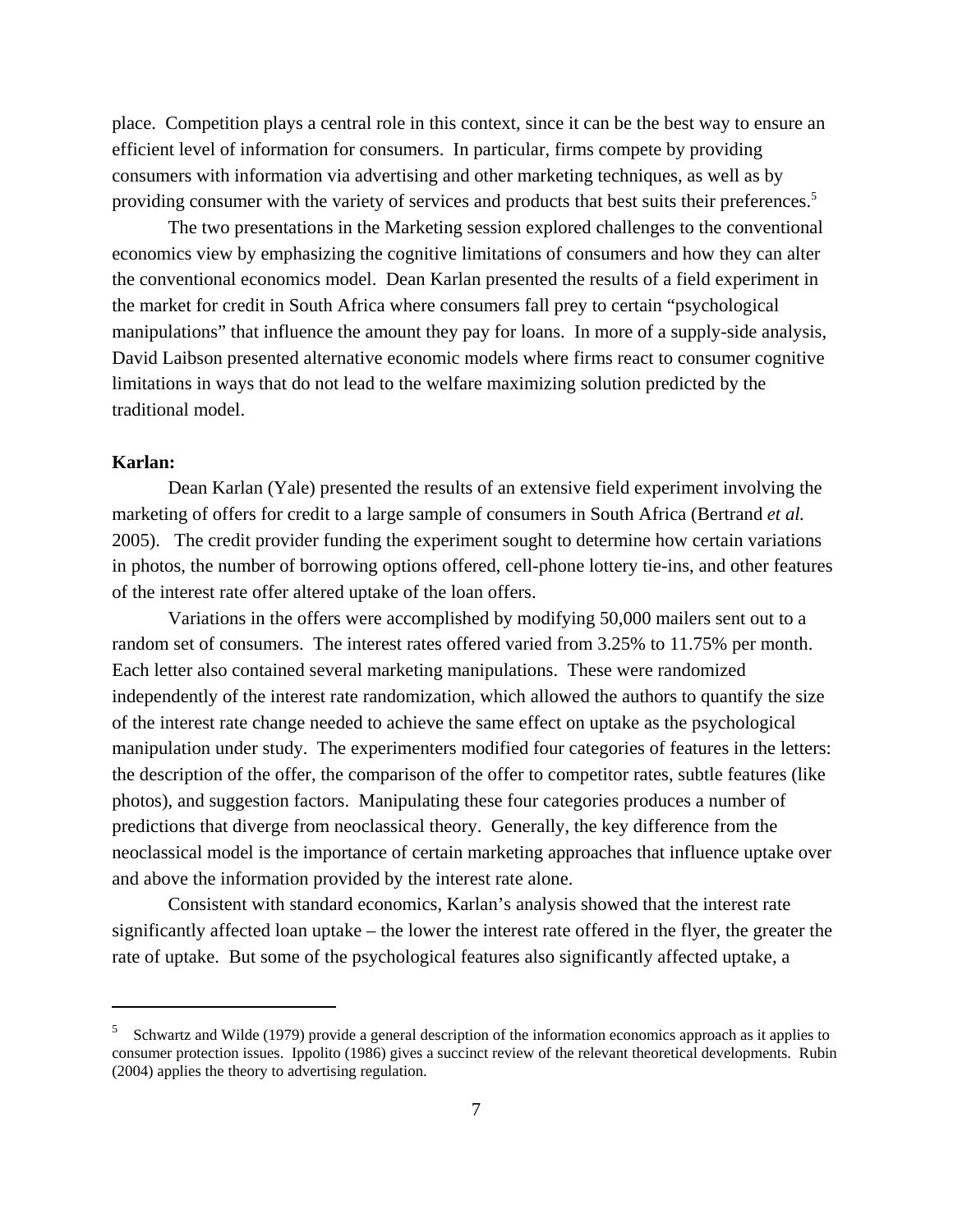finding that Karlan interpreted as being inconsistent with the predictions of neoclassical theory. The average effect of a psychological manipulation was large, equivalent to a one-half percentage point change in the monthly interest rate. Karlan concludes that his results demonstrate how a firm may exploit consumer biases and increase demand without lowering prices. The results also showed that some manipulations worked and some did not, emphasizing that psychological effects can be very context sensitive.

 Paul Rubin (Emory) took issue with Karlan's conclusion that the credit experiment demonstrated the importance of psychological elements that are ignored by conventional economics. Rather than indicating consumers succumbing to psychological manipulations, Rubin argued that the effects the researchers did measure may be due to certain formats' success in attracting consumer attention. All of the interest rate offers were below the prevailing market rate, so the successful offers were those that best fought through the clutter of competing claims for a consumer's attention. While a finding that certain marketing presentations are better at catching a consumer's attention than others describes a psychological effect, Rubin maintains it is consistent with the neoclassical conceptualization of a rational consumer seeking to allocate scarce time through the use of efficient filtering rules. The "manipulation" is in terms of packaging the offer in a way that gets the consumer to read the advertisement, but not necessarily to purchase something that he otherwise would not.

However the Karlan results are interpreted, consumers' limited attention span and cognitive resources are clearly relevant to the implementation of consumer protection policies based on informational remedies. One manifestation of this comes in the evaluation of mandated disclosures where the required information can have the effect of directing a reader's attention away from other messages in the ad.<sup>6</sup> Karlan's research is quite relevant to this issue by showing how some formats appear to direct a consumer's attention to the interest rate information, while others (e.g., lottery and cell phone offers) have the opposite effect.

#### **Laibson:**

David Laibson (Harvard) discussed his joint work on economic models where a portion of the costs of a product or service is paid in the period following purchase (e.g., the purchase of a printer and follow-on "shrouded" purchases of ink).<sup>7</sup> The demand for these products is made up of consumers who are aware of the costs of the follow-on product (sophisticates) and those who are not (naives). Under a variety of assumptions, Laibson generates a zero-profit

<sup>&</sup>lt;sup>6</sup> The disclosure session at the conference amplified this point, especially the Lacko/Pappalardo presentation. See generally, Craswell (2006) and the references cited in footnotes 48 and 51.

<sup>7</sup> Gabaix, *et al.* (2006)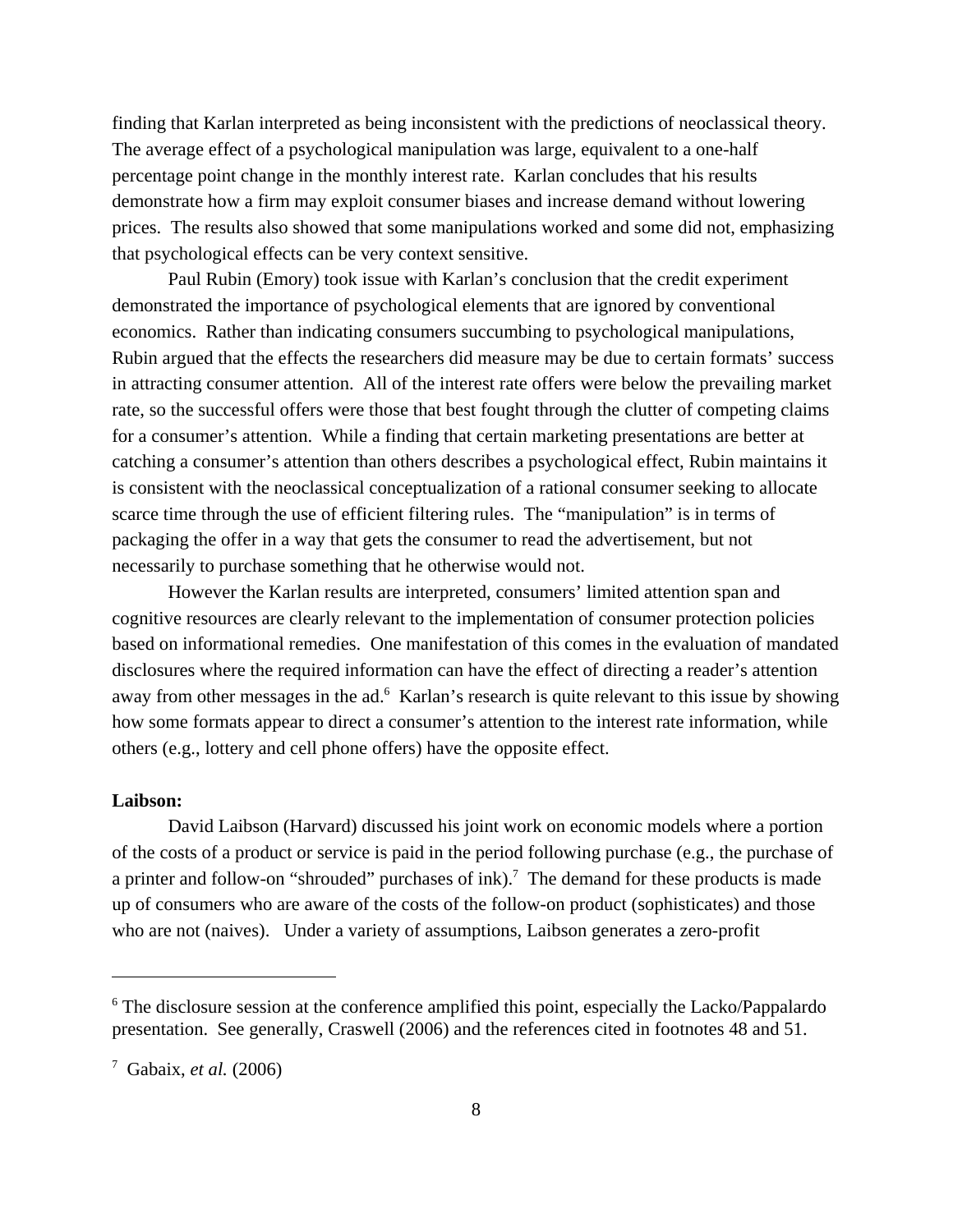equilibrium in which the price of the base good in the first period is sold at either cost or less than cost, while the follow-on good is priced monopolistically. The sophisticates do well because they are aware of the high priced follow-on good in period one and take precautions by substituting away from it in period two (e.g., by purchasing a generic printer cartridge or by arranging to have large print jobs done at work). But the naives are surprised by the high price in the second period and end up subsidizing the sophisticates d thus suffering injury in the process.

In Laibson's model, shrouding can make education of the naive consumers unprofitable for new entrants and thus the zero-profit, free-entry market equilibrium can result in too many firms, and too high a price for the shrouded attribute. His model shows that informational shrouding can flourish in highly competitive markets, in markets with costless advertising, and when the shrouding generates allocative inefficiencies.

Laibson believes that the problems of cognition and shrouding illustrated in his models are real and that they represent a challenge to the neoclassical model's claims for the ability of competition to protect naive consumers. Yet he is cautious about the ability of public policy to help naive consumers in a way that does not impose net costs on the economy. Beyond public education efforts to make consumers more aware of add-on costs, Laibson is reluctant to advocate more aggressive government interventions due to insufficient information about their effects: "I think the big open question, and I concur with many of the people who have spoken today, is it's one thing to describe and model these problems. It's quite another to know how to fix them, and I certainly don't."8

 Alan Schwartz (Yale), commenting on Laibson's paper, said that the Laibson models contained important insights and that they point the way toward a number of useful empirical investigations designed to assess the public policy relevance of the shrouded attributes concept. The first factor concerns the proportion of demand accounted for by sophisticated consumers. Although the relationship is probably nonlinear, the greater the share of sophisticates, the more likely it is that firms will compete on the basis of the full multi-period price and will find attempts to shroud the second period attributes unprofitable. Also relevant is the degree to which the sophisticates are able to substitute away from the add-on products. Laibson's models presume some degree of substitutability; otherwise, firms may find it worthwhile to compete for the sophisticates' business by educating them on the extent of downstream costs, which in turn could lead to more competitive second-period pricing.

Echoing the point made by others at the conference, Schwartz emphasized the importance of understanding the extent to which consumers learn from their past mistakes. The Laibson model presumes that this rate of learning is low for the naive, or that demand is sufficiently

<sup>8</sup> http://www.ftc.gov/be/consumerbehavior/docs/transcript/transcriptb.pdf at p. 37.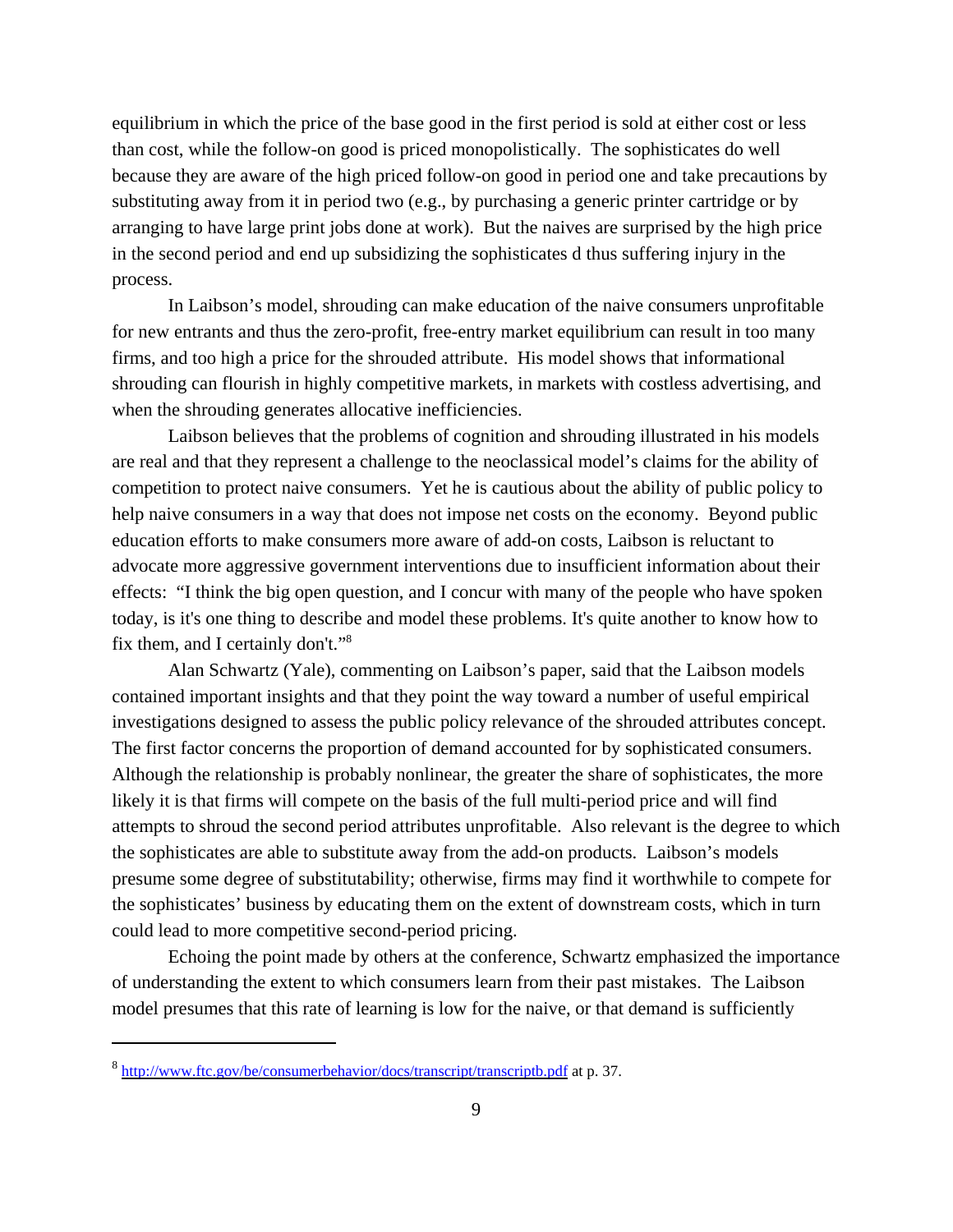dynamic that other initially naive consumers are constantly entering the market. These assumptions are important and may be empirically testable. Schwartz also asked whether consumer learning may be speeded up if it takes place "across context rather than within a context," i.e., does the naive consumer who gets stung in the purchase of product X turn into a sophisticate when it comes to the subsequent purchase of product Y?

The idea of "learning" in the context of Laibson's models hinges, of course, on whether or not consumers realize down the road that they had made a bad purchase because of the unexpected high add-on costs associated with their initial purchase. The field experiment research reported by Miraverte, Driscoll, and Beales shed some light on this issue by examining the extent to which consumers react to information created by their own usage patterns.

#### **III. FTC DECISIONMAKING**

Pauline Ippolito (FTC) gave a brief tutorial on consumer protection law at the FTC. Her intention was to provide the conference with a sense about how the agency thinks about the issues presented in the behavioral economics research, as well as the kinds of constraints it works under. Section 5 of the Federal Trade Commission Act provides the agency's general consumer protection authority with the statement "…unfair or deceptive acts or practices in or affecting commerce are declared unlawful." Over time, cases and policy statements have narrowed and defined the concepts of deception and unfairness.

Deception policy is the more straightforward of the two, but even here, the issues are not trivial. The easy cases involve false claims and fraud, which the Act clearly prohibits. The Act also prohibits deceptive claims more broadly, but this policy has evolved substantially over time. Early in the enforcement history of the Act, the agency adopted a very broad interpretation of its authority and brought enforcement actions against many claims, including, for instance, those judged to have the capacity to mislead the "ignorant, unthinking, and credulous." But such a broad interpretation raised serious concerns that most marketing claims might be actionable, given the abbreviated form needed for marketing media, and this could discourage otherwise truthful claims that play an important role in informing consumers and spurring competition. Over time, the development of cases at the agency reflected these concerns, and by 1983, the Deception Policy Statement more precisely defined deception as a "… representation, omission, or practice that is likely to mislead the consumer acting reasonably in the circumstances, to the consumer's detriment."

The agency today assesses deception under this policy by considering the claims consumers receive from an ad, judged in the context of the ad and background information. In that sense, the policy incorporates behavioral problems consumers might have in a particular circumstance. For instance, the agency might find an ad deceptive if the ad frames the claim in a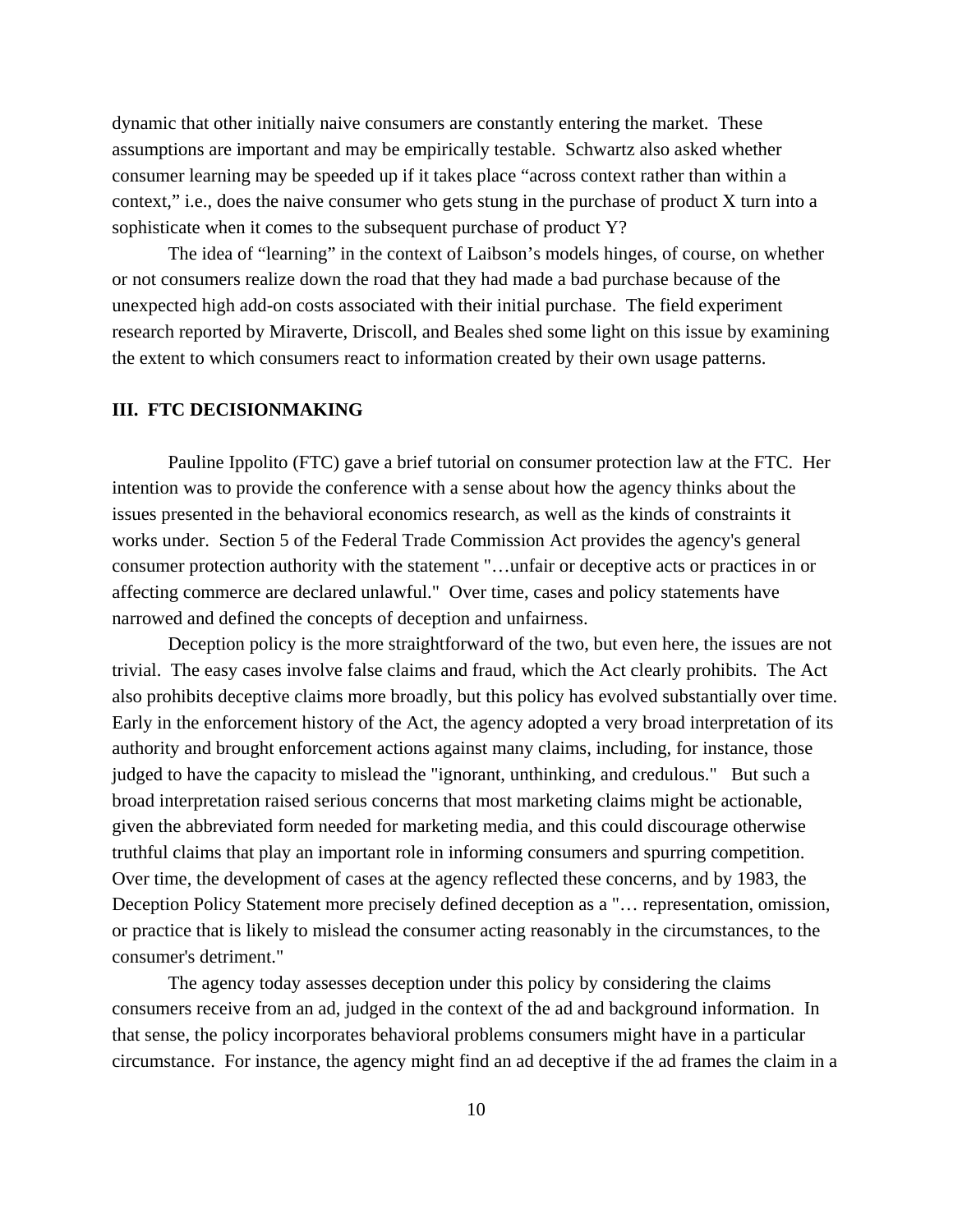way that misleads substantial numbers of consumers on a material issue. Similarly, if copy tests show that a significant percentage of consumers misunderstand claims about particular types of risk or intertemporal issues, the agency might require more from the firms making claims on those issues to avoid the deception. These issues are judged from the perspective of targeted consumers, and once a claim is found to be deceptive, injury to consumers is usually assumed to exist.

Consumer testing, typically with controlled copy tests, is a relatively standard part of assessing the claims consumers take away from an ad when the claim is not reasonably obvious in the ad. It is a behavioral test in the sense that if consumers take a claim from an ad, that would be the basis for a case. The test is not whether a claim is a reasonable interpretation of the ad, but rather whether consumers take a misleading interpretation from the ad. The claim is never tested in isolation. It is always tested in the context of the ad, and in that sense the potential importance of framing is accepted.

Unfairness policy at the FTC has also evolved substantially over time in a manner that reflects economic concerns. In its 1964 proposal to regulate cigarettes, the commission set forth criteria to judge "unfairness." These included: (1) whether the practice "offends public policy" as set forth in "statutes, the common law, or otherwise"; (2) "whether it is immoral, unethical, oppressive, or unscrupulous"; or (3) "whether it causes substantial injury to consumers." In the 1970s, the agency initiated a series of rulemakings under these far-reaching criteria, culminating in a proposal to limit television advertising to children, including a possible ban of all advertising to children. This agenda generated considerable hostility from business. Entire industries attempted to get exemptions from the agency's authority. More importantly, Congress became sufficiently agitated that it did not reauthorize the agency for 14 years.

This period of tumult led the agency to reconsider the proper focus of its unfairness authority, ultimately resulting in a move away from "public policy" as a defining criterion and towards consumer injury and consumer choice as the appropriate focus. In December 1980, a unanimous commission formally adopted the Unfairness Policy Statement declaring that injury "must be substantial; it must not be outweighed by countervailing benefits to consumers or competition that the practice produces; and it must be injury that consumers themselves could not reasonably have avoided." The agency noted that it would only consider public policy as subsidiary evidence of likely consumer injury. In 1994, Congress codified the 3-part unfairness test and the limited role of public policy when it finally reauthorized the agency.

## **IV. DISCLOSURE SESSION**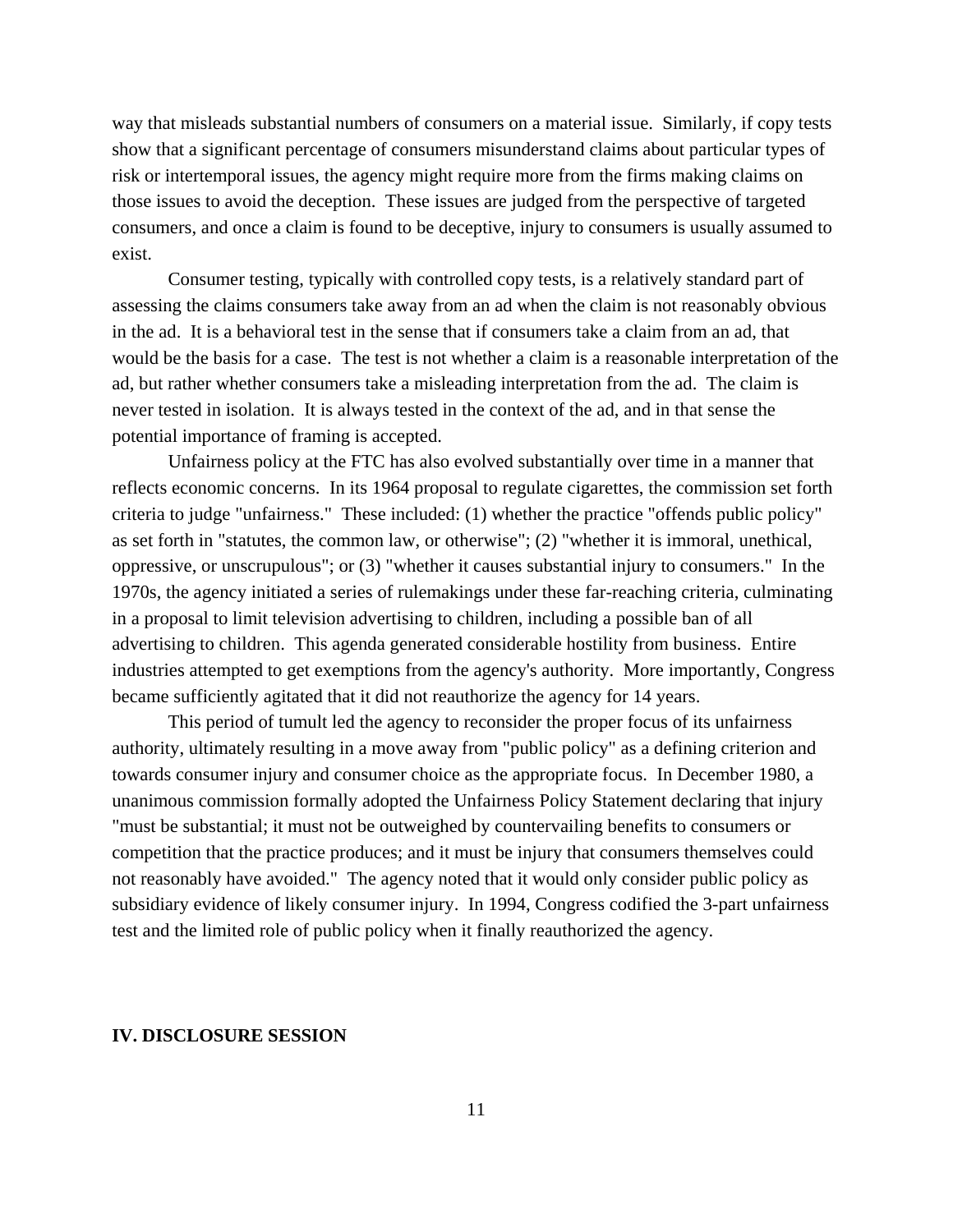#### **Lacko/Pappalardo:**

Jim Lacko and Jan Pappalardo (FTC) reported on their research into mandated disclosures for mortgages. They conducted 36 in-depth interviews with recent mortgage customers, and quantitative consumer testing with over 800 mortgage customers (Lacko and Pappalardo 2007). Their aim was to examine how consumers search for mortgages, how well consumers understand current mortgage cost disclosures and the terms of their own recently obtained loans, and whether better disclosures could improve consumer understanding of mortgage costs, consumer shopping for mortgage loans, and consumers' ability to avoid deceptive lending practices. Despite a long history of mortgage cost disclosure requirements and many legislative and regulatory proposals, little empirical evidence exists to document the effect of the current disclosures on consumer understanding of mortgage costs, consumer mortgage shopping, or consumer mortgage choice.

The potential for improving consumer understanding of mortgage costs through better disclosures was tested using prototype disclosures developed for the study. The prototype disclosures were developed for fixed-rate loans, including those with interest-only and balloon payments, but could be extended to incorporate the key features of adjustable-rate, hybrid, and payment option loans. The study's key findings:

• Current mortgage cost disclosures failed to convey key mortgage costs to many consumers.

• Prototype disclosures developed for the study significantly improved consumer recognition of mortgage costs, demonstrating that better disclosures are feasible.

• Both prime and subprime borrowers failed to understand key loan terms when viewing the current disclosures, and both benefitted from improved disclosures.

• Improved disclosures provided the greatest benefit for more complex loans, where both prime and subprime borrowers had the most difficulty understanding loan terms.

Lacko and Pappalardo drew two inferences from their work that may apply to the behavioral economics literature. First, consumer decisions that appear irrational may in fact be a rational response to a poorly designed disclosure. A second and related point is that designing information policies intended to fine-tune and counteract behavioral biases is a difficult undertaking that needs to be fully researched before being implemented. Otherwise the regulatory cure may be worse that the problem it was intended to fix.

In his comment on Lacko/Pappalaro, Eric Johnson agreed that the design of mandated disclosures can be a very tricky endeavor that requires a good deal of prior research, as well as retrospective studies of their effect. But he would go further and, citing his experience as a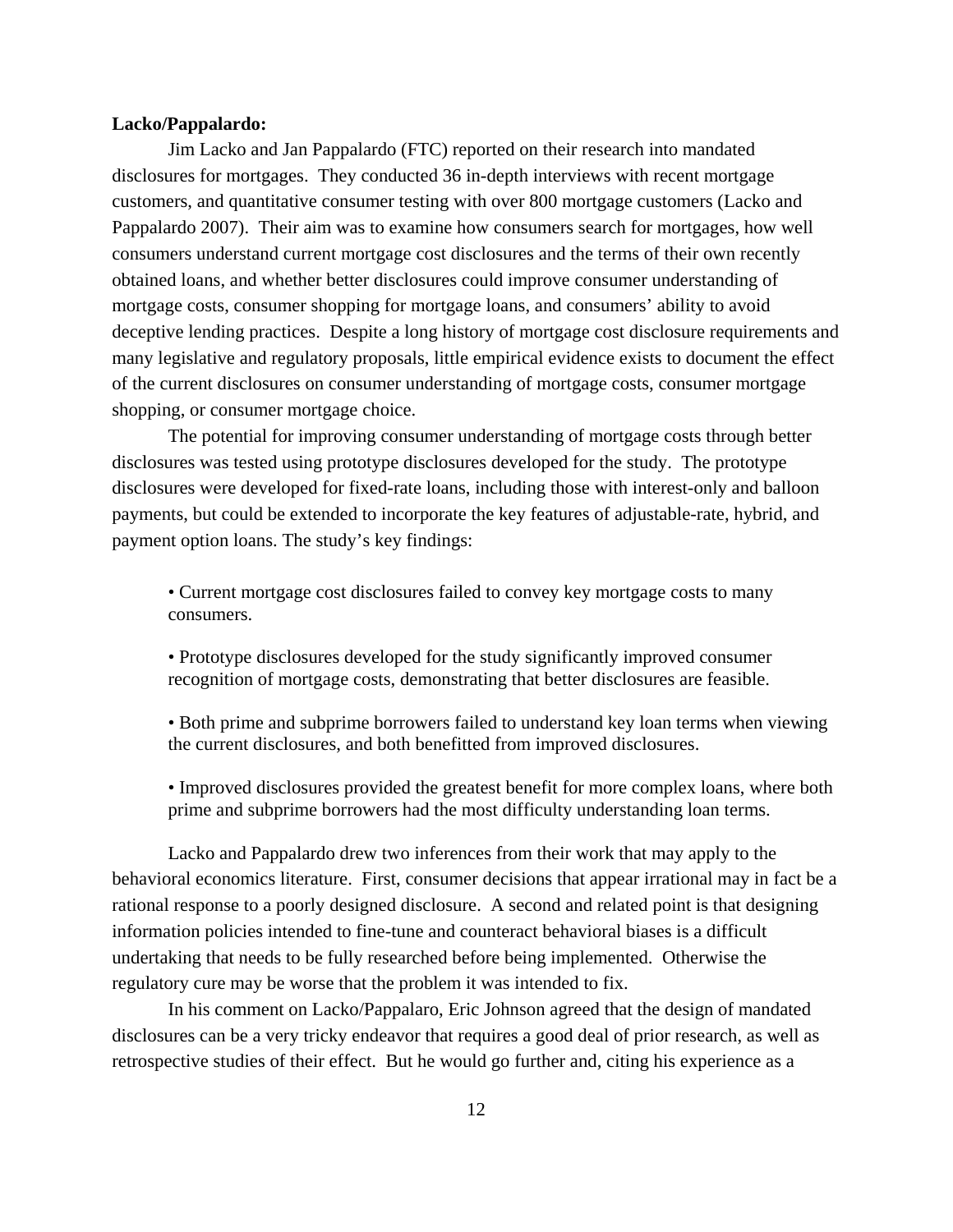marketing researcher, suggested that the FTC and other government agencies consider doing "partial rollouts" to assess the impact of the disclosures.

Johnson also emphasized the importance of understanding that consumers have a "cost of thinking" which at times may mean that the appropriate government policy is to minimize these costs by either legislating the choice for the consumer or by setting up defaults that allow consumers to avoid making hard choices.

#### **Sydnor:**

Justin Sydnor (Case Western) began with a brief overview of his research regarding how consumers make the choice of deductible level for their property insurance (Sydnor 2006). Using a sample of 50,000 home insurance policies from a standard home insurance company, Sydnor sought to explain why a significant proportion of customers elected to pay an additional premium of \$95 for a \$500 deductible policy (compared to a \$1,000 deductible policy) when the expected value of the extra \$500 in coverage amounted to less than \$20 (based on a 4 percent claim rate).

Such a decision is a very poor bet from an expected value standpoint and suggests an implausibly large risk premium when analyzed using a standard expected utility of wealth model. But Sydnor found that the deductible decision could be explained using a variant of prospect theory using laboratory results to parameterize the degree of loss aversion and probability weighting to generate predictions from the model.

Although the prospect theory model used by Sydnor comes out of the behavioral economics literature, he points to a number of factors suggesting that at least in the case of new customers his findings may describe rational behavior in which consumers are making informed choices. First, the choices are consistent with a version of prospect theory using parameter estimates from controlled laboratory experiments. Second, patterns of price responsiveness in the data suggest that (at least some) customers are responding to the available menu. Third, there appears to be no meaningful difference in deductible choice for customers choosing online, where the menu can be explored very simply.

On the other hand, Sydnor's analysis of the insurance renewal decision indicates that the increased prevalence of low deductibles for those insured with the company for long periods may reflect consumer inertia, rather than active choices/real preferences. The fact that customers are not presented with the full available menu when renewing their contracts may lead them to stick with low deductibles for too long. This in turn suggests a possible disclosure remedy where consumers are presented these menus on renewal. The other reason that consumer inertia may come into play is the more standard behavioral economics one: that people procrastinate. This latter factor also suggests the need for disclosure, but is more difficult to implement successfully since the task involves attempting to change a consumer's reasoning process, not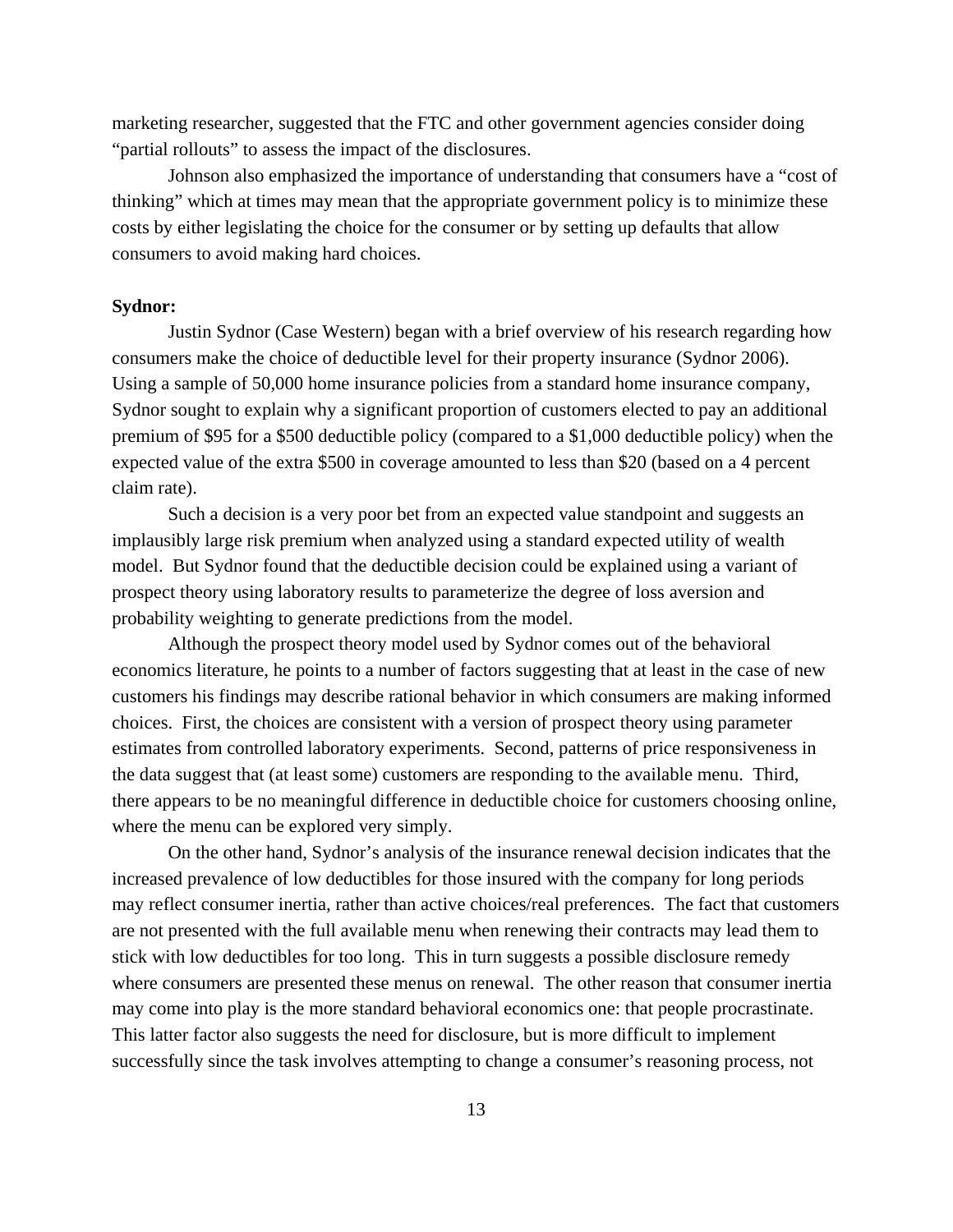just his information set.

Eric Durbin (FTC), commenting on Sydnor's work agreed that consumers' choice of low deductible policies is not necessarily a mistake but rather may be consistent with their true preferences. This led Durbin to question his own advice to friends that extended warranty contracts (a form of insurance not unlike the property insurance types studied by Sydnor) are a bad deal to be avoided. Inviting reactions from the audience and the panel, Durbin asked whether the popularity of extended warranties reveals consumers true preference or whether it is a result of framing.

Comments from the audience suggested that framing was indeed important, with a number of individuals giving personal examples where one's preference for an extended warranty was dictated by how the information about the warranty was presented. Alan Schwartz stated that people respond much more to scenario information than to probability information. For example, talking to insurance customers about a deductible may trigger in their mind a scenario about an accident and thus a greater inclination to purchase more complete insurance.

Although all agreed that how the information is presented to consumers influences their choices of insurance packages (and other products and services involving probabilistic reasoning), no consensus formed regarding whether a particular frame could be adopted that would reveal one's "true" preference. As a result, behavioral research investigations such as Sydnor's raises challenging policy questions that require further work to answer.

#### **V. PHONE CARDS**

#### **Miravete:**

The next two sessions reported on research into how consumers make decisions, and in particular how they respond to new information generated by their own usage patterns. Eugenio Miravete (Texas) led off with a discussion of consumer choice among phone plans. The data came from an experiment conducted in the mid-1980s for new calling plans and differing flat rate or measured tariffs in Kentucky (Miravete and Palacios-Huerta 2004). Miraverte used a panel dataset that allowed him to observe how households reacted to the choice to remain on a flat rate scheme, previously the only one available, or to switch to a new measured tariff scheme. To minimize their phone charges, households had to determine each month whether their expected demand the following month would be above or below a certain threshold. He found that households learn rapidly to undertake optimal decisions, make no systematic mistakes, and react to potential savings of very small magnitude, typically about \$5.00 per month. He found no support for models where consumers responses are determined by inertia, inattention, or impulsiveness.

Miravete also described research analyzing the impact of the introduction of a second rival in cellular markets during the 1984-92 period on the types of rate plans offered by the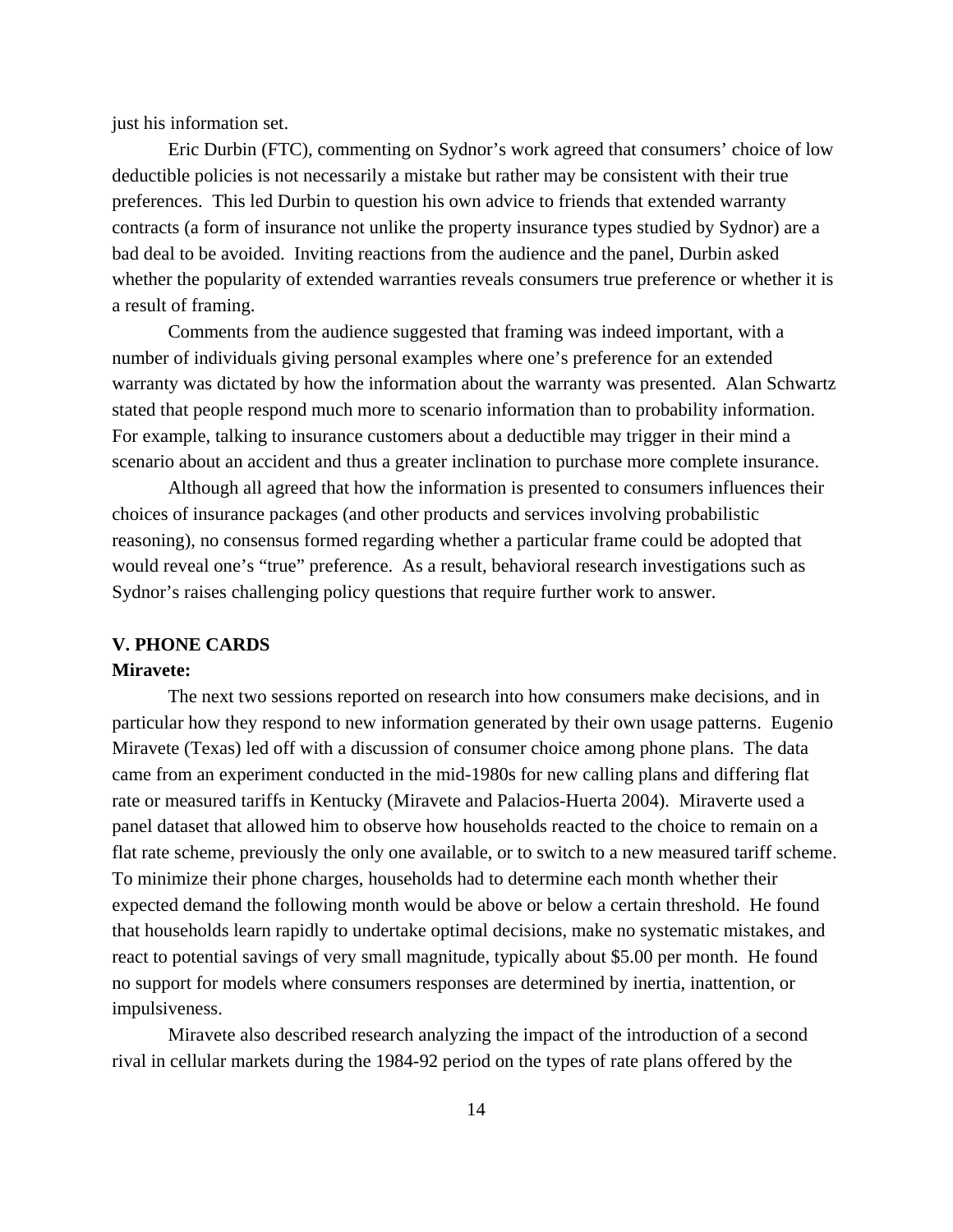sellers (Miravete 2007). He finds that competition tends to result in a more useful set of options for consumers rather than "fogging" or confusing them. In particular, competition "induces firms to offer simpler tariffs and reduces the proportion of tariff options that are totally dominated by another plan or combination of tariff plans offered by the same firm (characterized as "deceptive").

Discussant Tim Brennan (University of Maryland) described his recent research in electricity markets where the evidence on consumer choice is less encouraging (Brennan 2007). He reports that residential consumers remain reluctant to choose new electricity suppliers. Even the most successful jurisdictions, four U.S. states and other countries, have had to adopt extensive consumer education procedures that serve largely to confirm that choosing electricity suppliers is daunting. Electricity is not unique in this respect; numerous studies find that consumers are generally reluctant to switch brands, even when they are well-informed about product characteristics. If consumers prefer not to choose, opening regulated markets can reduce welfare, even for some consumers who do switch, as the incumbent can exploit this preference by raising price above the formerly regulated level.

Brennan's comments generated a spirited discussion about the potential for information overload and the extent to which a lack of switching activity in some deregulated markets may suggest a revealed preference by consumers not to choose. We return to this issue in the concluding section.

# **I. CREDIT CARDS**

# **Driscoll:**

Both papers presented in this session analyze credit card decisions for a large panel of consumers over time. John Driscoll (Federal Reserve Board) began with a report on his joint analysis of a three-year panel dataset representing four million monthly credit card statements. His research focused on the fees charged customers and their reaction to them over time (Gabaix *et al.* 2006).

Driscoll finds that learning occurs (so if customers pay a fee one month, they tend to avoid paying fees in subsequent periods), but forgetting or backsliding also emerges over time. He estimates that monthly fee payments fall by 75% during the first four years of account life (controlling for account fixed effects). However, this knowledge depreciates approximately 15% per month. Fee payments generate maximal learning when the fee payment was made last month. As negative feedback recedes into the distant past, consumer behavior tends to backslide. Like rational agents, consumers learn, but like myopic agents, consumers respond to recent events more than events that occurred just a few months ago.

Joel Schrag (FTC) discussed the relevance of Driscoll's findings for FTC disclosure policy. He noted that there are two explanations for the backsliding effect, each with different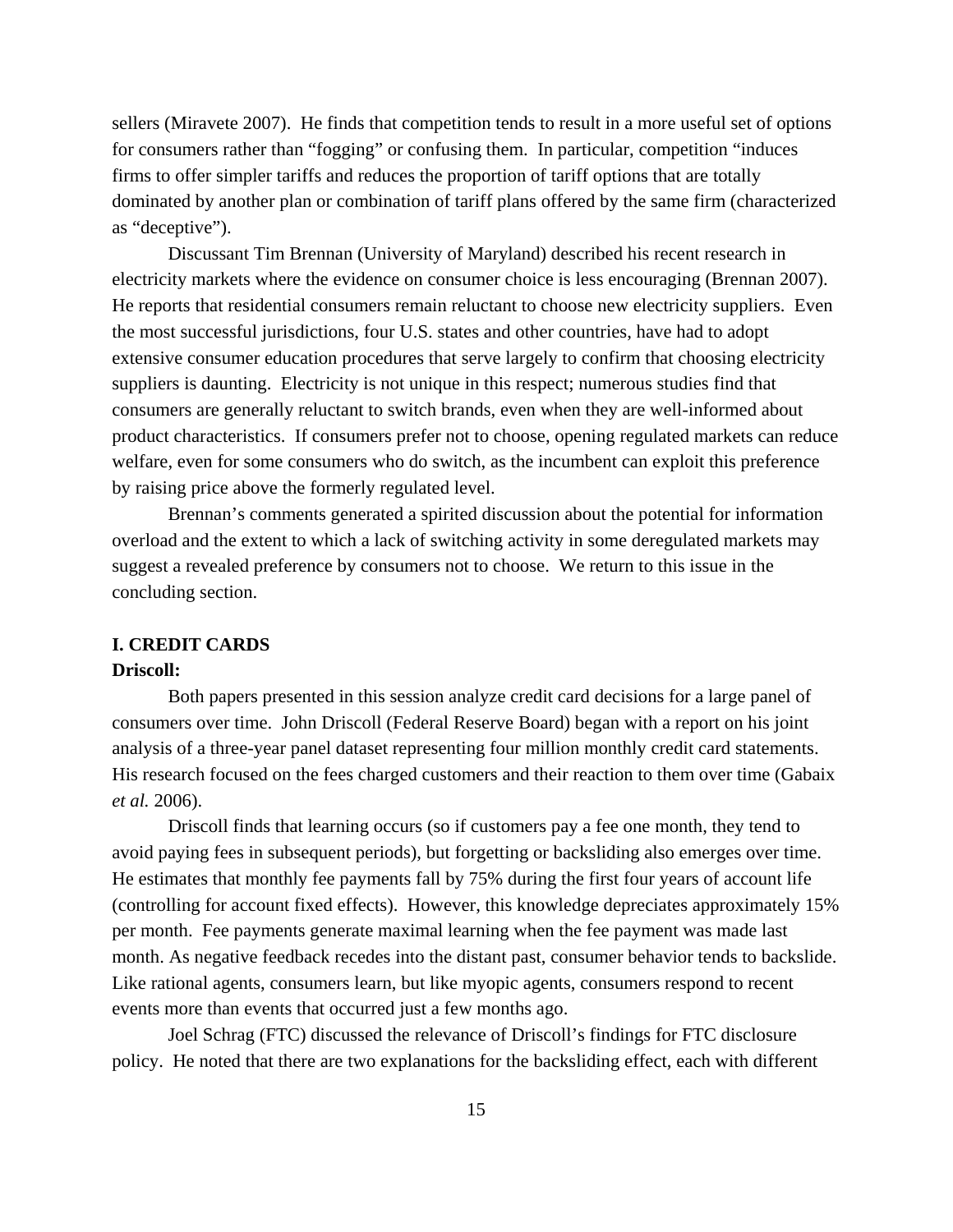disclosure implications. The first is that consumers learn the information about fees through the disclosures in the monthly statement and then forget the information later in the relationship – or they fail to take notice of the disclosure information in the beginning. In either case, mandating more prominent fee disclosures may help.

But such an informational remedy may be insufficient if the backsliding effect is due to procrastination or some other issue that is interfering with consumers' ability to make wise financial decisions. In this instance there may be a need for some type of decision aid to help consumers overcome whatever cognitive problem is holding them back from reacting to the fee information. One possibility is the setting up of automatic reminders that makes the consumer aware of the fees that are being generated.

# **Beales:**

Howard Beales (George Washington University) analyzed a unique set of panel data in order to test behavioralist predictions in the market for new credit cards (Beales and Plache 2007) The data comes from a long-running survey of 1,600 consumers commissioned by VISA USA. In addition to basic demographic information, the questionnaire generated information about the terms of each payment card the household owns, including the annual percentage rate ("APR"), the annual fee, any rewards feature, and whether the card is a gold or platinum card. Consumers reported the balance on each card after their last payment, using a series of balance categories. Finally, consumers completed a diary detailing each transaction and the payment method used for that transaction. The analysis presented by Beales utilized data from1994, when the panels began, through 2003.

As described by Beales, rational choice and the behavioralist approach predict different consumer behavior with respect to cards with and without a rewards feature (such as cash back or airline miles). Moreover, they predict different balances over time. Beales sought to test these hypotheses to determine whether the conventional rational choice model or the behavioralist alternative can best explain the observed patterns of revolving behavior. He finds that carrying balances on the card ("revolving behavior"), when the consumer previously had not, is consistent with the predictions of the rational choice model, and, on two key variables,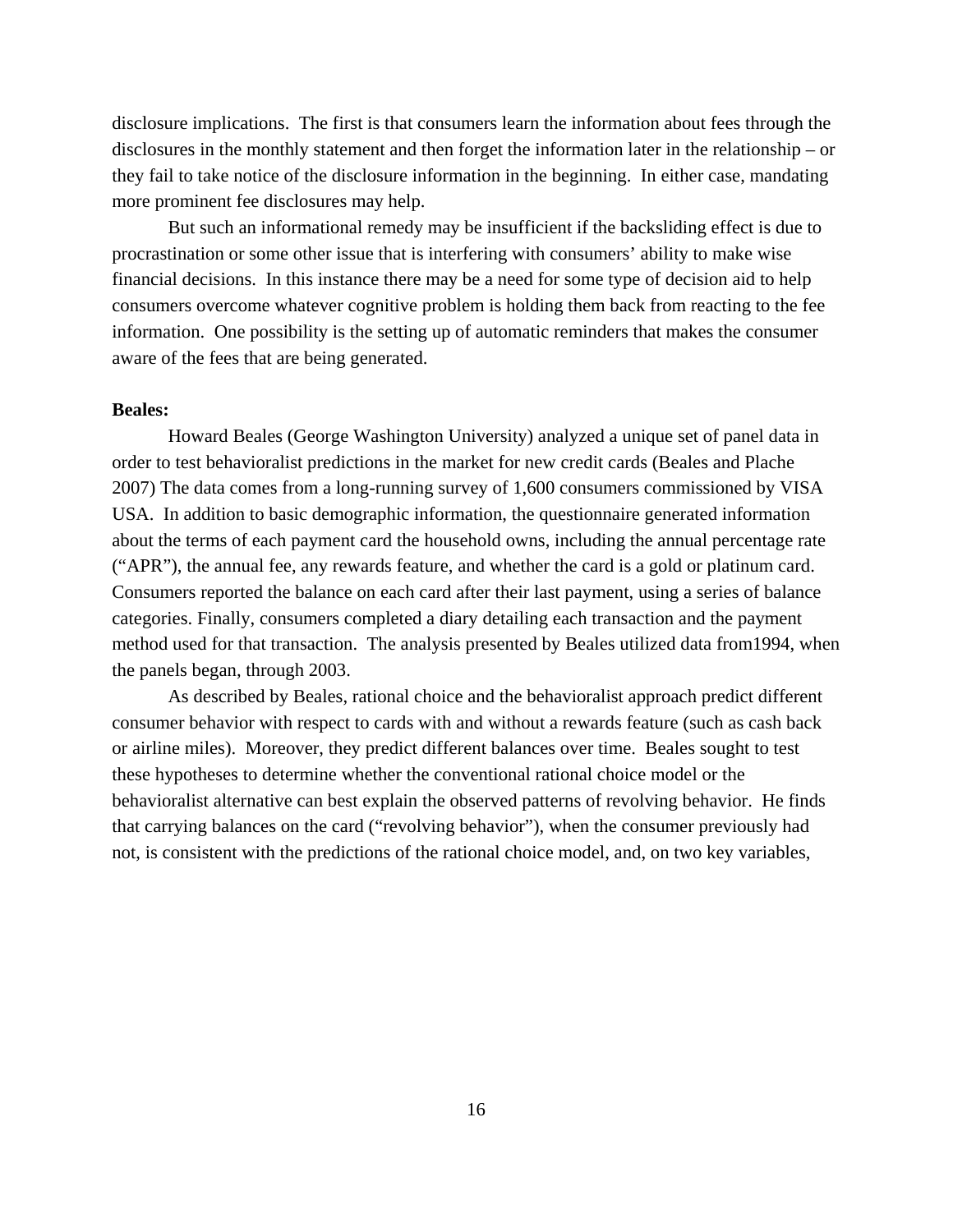contradicts the predictions of the behavioralist approach.

Beales emphasized the following predictions of the behavioral model and how they fared in his analysis:

a) Hyperbolic discounting, the overemphasis on short-term benefits and neglect of longterm costs, implies that consumers with new rewards cards should be particularly likely to revolve. In fact, consumers with new rewards cards are significantly less likely to revolve than consumers who acquire other kinds of cards.

b) Cumulative cost neglect implies that, as consumers neglect or discount the future consequences of their actions, they should become increasingly likely to revolve on a new credit card over time. The opposite effect is observed: the longer consumers have had a new card, the less likely they are to revolve on the card, whether or not it is a rewards card.

c) Together, cumulative cost neglect and hyperbolic discounting imply that consumers should be particularly likely to increase revolving behavior over time on rewards cards. No statistically significant effects are observed. The time trend of revolving behavior is not significantly different for rewards cards and other cards, although the direction is consistent with the behavioral prediction

The Beales presentation generated a good deal of discussion. In his prepared remarks, Ron Borzekowski (Federal Reserve Board) brought up a number of sample selection issues that may confound interpretation of the Beales results. Those in possession of reward cards, as well as revolving credit, are not exogenously determined but rather reflect certain dynamics about credit use that in turn might influence the observed results. Borzekowski cited recent research by Ching and Hayashi (2006) that individuals with rewards cards exhibit a number of distinct characteristics. The Beales analysis controls for some of these factors but, for example, does not control for education, which appears to be a significant predictor of rewards card use.

Justin Sydnor and Rob Letzler questioned whether Beales had successfully created an empirical test that distinguishes between the behavioral and rational actor models. They suggested a number of alternative scenarios where the results observed by Beales would be consistent with predictions from a behavioral economics model. Beales agreed that alternative models based on behavioral principles could be developed, but he believed that the one he employed was more consistent with the literature. He also noted that the multitude of possible behavioral theories, each with different predicted effects, makes it difficult to use any one of them as the basis of public policy interventions.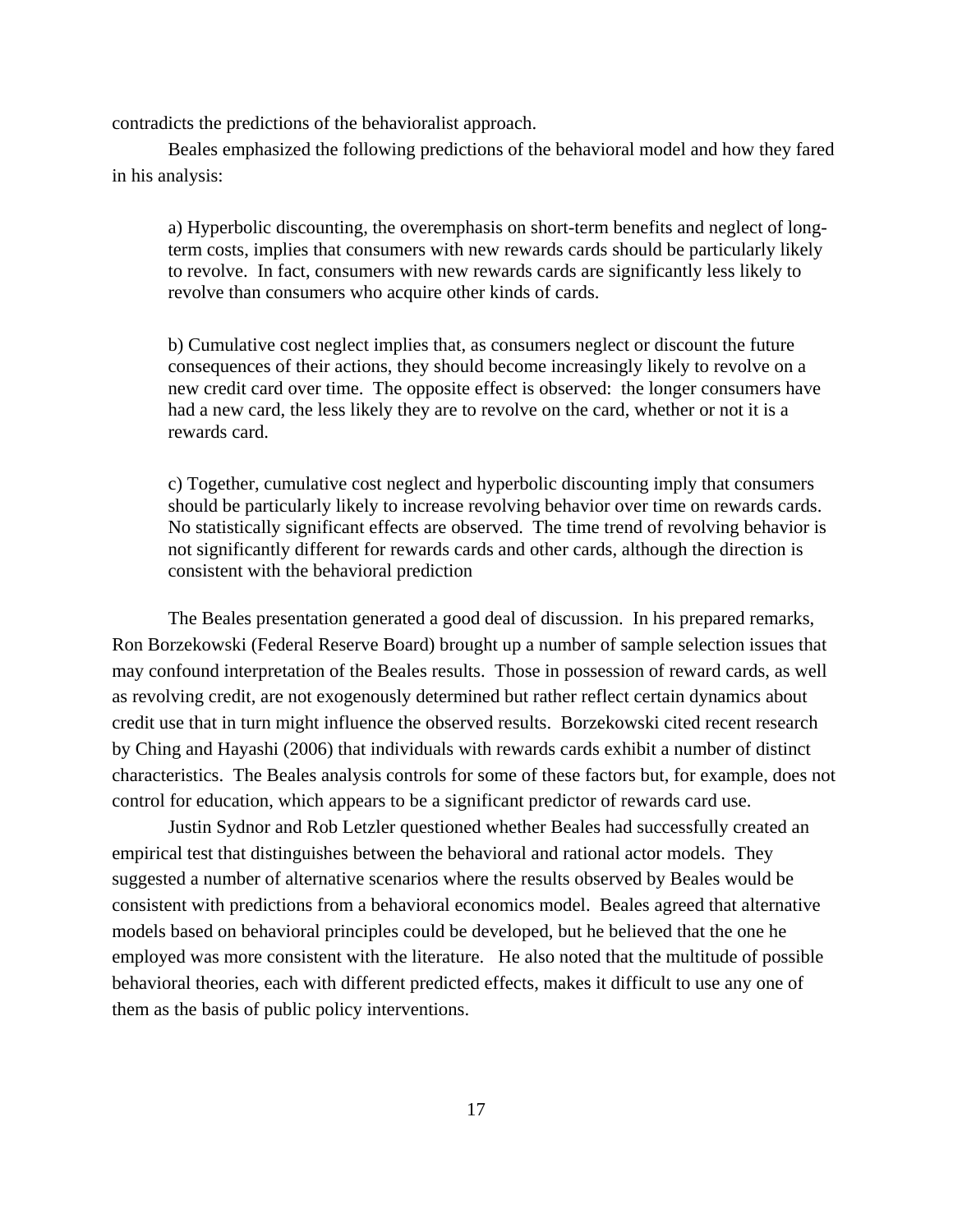## **VII. ROUNDTABLE SUMMARY**

The conference ended with a roundtable discussion of the public policy issues and consumer policy by Joel Winston (FTC), Matthew Rabin (Berkeley), Pauline Ippolito (FTC), Colin Camerer (Cal Tech), and moderator William Kovacic (FTC).

Joel Winston provided comments from his perspective as a long time consumer protection attorney at the FTC, including his current position as Associate Director of the Division of Privacy and Identity Protection. In regard to deception policy, Winston pointed out that the law is quite broad in its application so that agency officials use a common sense approach in deciding which cases to bring. Thus the agency does not bring every case where a deception charge could be made, but rather decides whether the interpretations of a claim are "reasonable" in light of overall injury and the net effects of taking action.

Winston then went on to discuss his current work in the FTC's privacy program, where the agency spends considerable resources in attempting to determine consumers' preferences about privacy and how best to communicate relevant information to them. The agency's experience in this area points out the difficulties of applying the traditional "notice and choice" approach toward deception. This approach remains sound, but can be difficult to implement in an area such as privacy where consumers appear conflicted about the degree to which they value privacy. While the FTC has had success in designing useful disclosure notices that appear to communicate useful messages to consumers in test settings, there remains the real world problem of getting them to read the notices. Winston also pointed out that researchers need to understand the legal context in which the FTC operates, such as statutes requiring certain disclosures be made in certain ways.

Matthew Rabin made a call for the generation of more data to be used in the testing of theories arising out of the behavioral economics literature. He argued that agencies such as the FTC need to take the lead in obtaining such data because the information released by companies to researchers may be biased toward areas where consumer problems are less likely to be found.

Rabin also argued that the welfare conclusions that come out of neoclassical theory are based on the assumption of unbounded rationality, and thus do not necessarily apply in modifications of that theory where consumers operate under a number of cognitive constraints. The idea that markets will be efficient if people find it difficult to think things through is untested theoretically, and untested empirically. The only people who are attempting to answer the question of whether the normative implications of the traditional models are relevant in the case of bounded rationality are the behavioral economists.

Colin Camerer emphasized the importance for consumer policy of doing a better job of identifying different kinds of cognitively challenged or inexperienced consumers. One potentially important identifying factor here is age. Citing the research conduced by David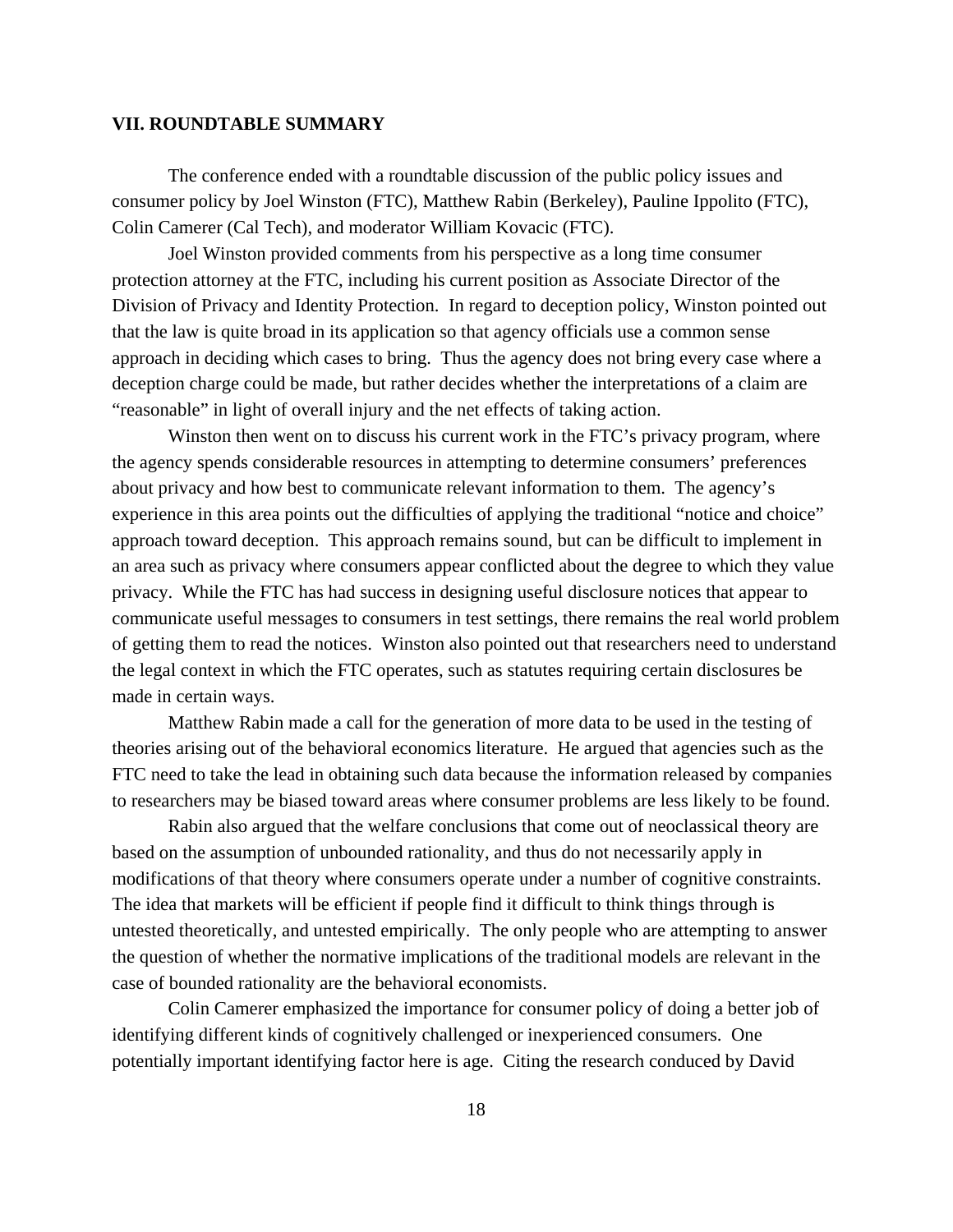Laibson and others, he described a U-shaped relationship between decisionmaking ability and age, with the most problems being experienced by the young and the old.

In terms of research possibilities, Camerer did not see any immediate empirical project that "plugs right into policy and interpretation of policy," but went on to suggest a number of more general research directions that can provide important insights into consumer policy issues. One of these would be to conduct longitudinal lab experiments to assess the importance of learning and to test for the kind of "disclosure fatigue" discussed at the conference.

Pauline Ippolito talked about attempts by firms to promote their products by overcoming the various consumer behavioral biases described at the conference. Firms need to be able to motivate consumers in ways that, from a conventional economics view, may seem deceptive but are not once behavioral considerations are recognized. It is worth noting, for example, that many diet-disease issues involve sacrifices in taste today for health benefits far in the future. Behavioral economists hypothesize that consumers sometimes underweight these future payoffs. Advertisers used a variety of approaches to make the future benefits more salient as they attempted to sell healthier choices (e.g., visual images of wanting to walk a young daughter down the aisle, enjoying grandchildren in retirement, etc.), potentially helping to address these issues.

William Kovacic ended the discussion by exploring the links between the consumer issues discussed at the conference and competition policy. He noted that the Laibson model of "shrouded attributes" can be used to inform the debate over vertical bundling issues, e.g., the need to ensure open competition among follow-on products such as printer cartridges. We should question whether the incumbent should be allowed to keep out a generic ink seller who could profitably provide the information on the shrouded attribute.

Kovacic also talked about using competition policy to encourage the use of intermediaries in providing information to consumers. Education by independent firms who serve as these intermediaries of information occurs in many markets and we need to encourage more of it. There may be instances where the possessors of the information try to resist efforts by intermediaries to gather and broadcast it to consumers. Thus a competition policy implication is that the holders of the information should not be able to decide collectively that they will not deal with those who are trying to be the personal trainers and guides for people.

#### **VIII. CONCLUDING NOTES**

The conference did not point to immediate changes in consumer or competition policy. This is perhaps not surprising considering that behavioral economists have only recently addressed the implications of their work for consumer protection policy. While a number of research results presented at the conference suggested possible policy initiatives, there was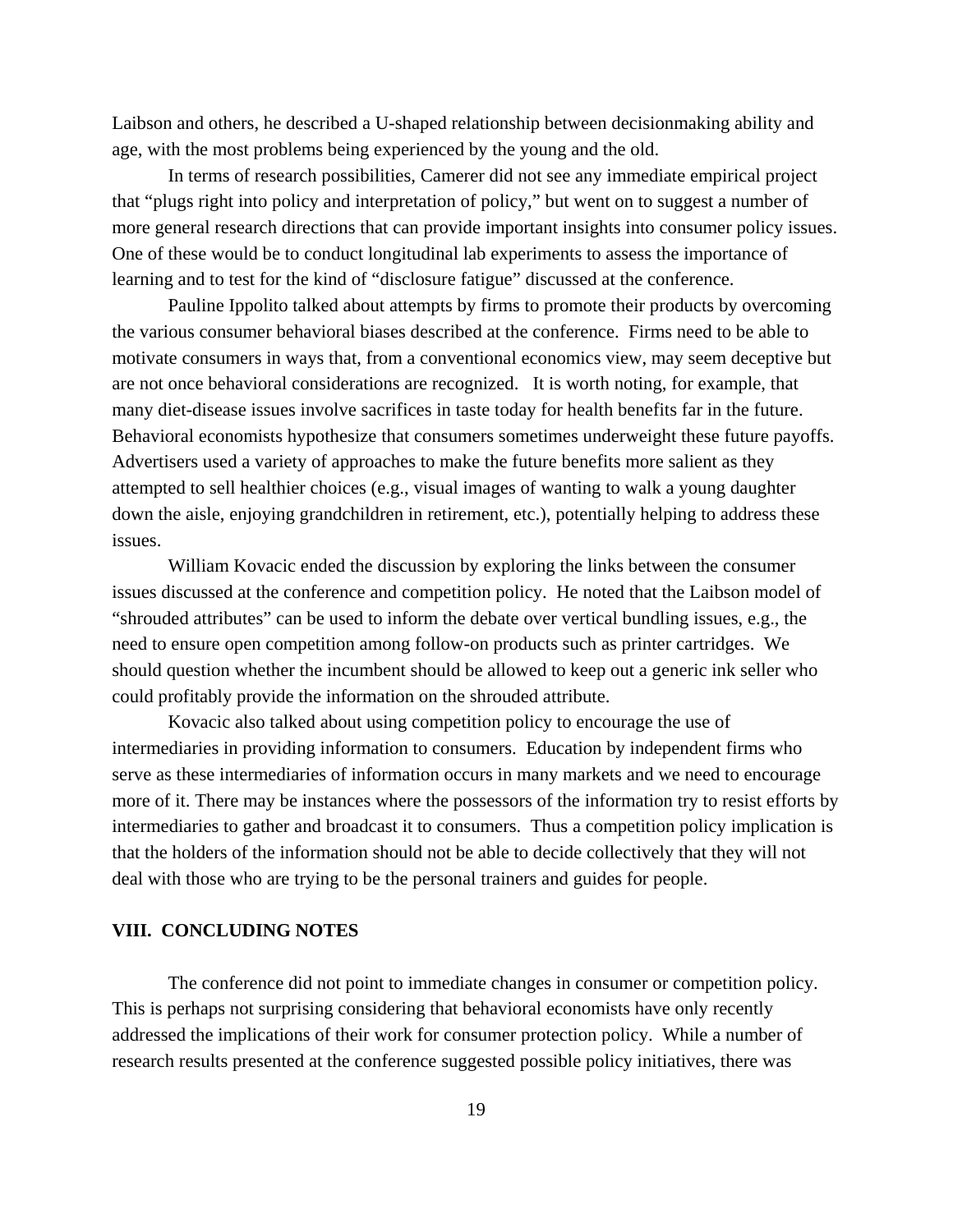general agreement that more evidence based on market settings is required to justify such actions. In this latter regard, there was a call for greater use of field experiments, which allow for controlled testing of behavioral hypotheses in market situations. Participants also noted the importance of not only using research to identify instances of consumer injury, also to evaluate the effectiveness of potential remedies for them.

By bringing together researchers and regulators of varying backgrounds and perspectives, we hope that the conference led to a better understanding of the empirical, theoretical, and legal issues relevant to consumer protection policy at the FTC and similar agencies. Building on that discussion, this section outlines a number of policy areas where the ideas produced at the conference can be fruitfully applied in the future.

#### **Choice Overload:**

The debate over whether consumers are getting "overloaded" with too much information predates the recent behavioral economics literature, going back at least to the 1970s. In his 1983 review paper, Rudd addressed the question: "Does the provision of more information improve consumer decision making or does it instead produce information 'overload,' and thus confusion and poorer decisions?" (p. 465). Rudd's evaluation of the relevant research led him to conclude that the disclosures have had a net positive effect, but he also recommended that policy makers shift their emphasis from the *quantity* of the information supplied to its *quality* – defined as including presentation format, the ease with which it can be processed by consumers, and the likelihood that consumers can be motivated to use it (p. 470).

Discussion at the conference indicated that the issues raised by Rudd are far from resolved. Two strands of thought at the conference regarding the manageability of choices facing consumers were apparent. The first described an increasingly diverse and confusing set of choices facing consumers, especially in the credit area and in some recently deregulated sectors such as telecom and electricity. Tim Brennan cited his research in electricity markets suggesting that the low rate of switching there may indicate a revealed preference among consumers not to choose. In contrast Eugenio Miravete and Alan Schwartz pointed out instances where increases in competition leads to a more coherent set of choices for consumers that better matches their preferences.

 These contrasting views do not necessarily conflict, since they are often based on different sectors and markets, as well as different research methods. But nevertheless there are striking differences in their policy inferences that deserve further study. For example, contrast the Miravete finding that the introduction of competition into cellular markets lifted the "fog" on prices by inducing firms to offer simpler and less deceptive tariffs to the Wilson and Waddams (2005) finding for UK electricity markets that "consumers make more efficient decisions in markets with fewer competitors." The UK may be an especially fruitful area of research due to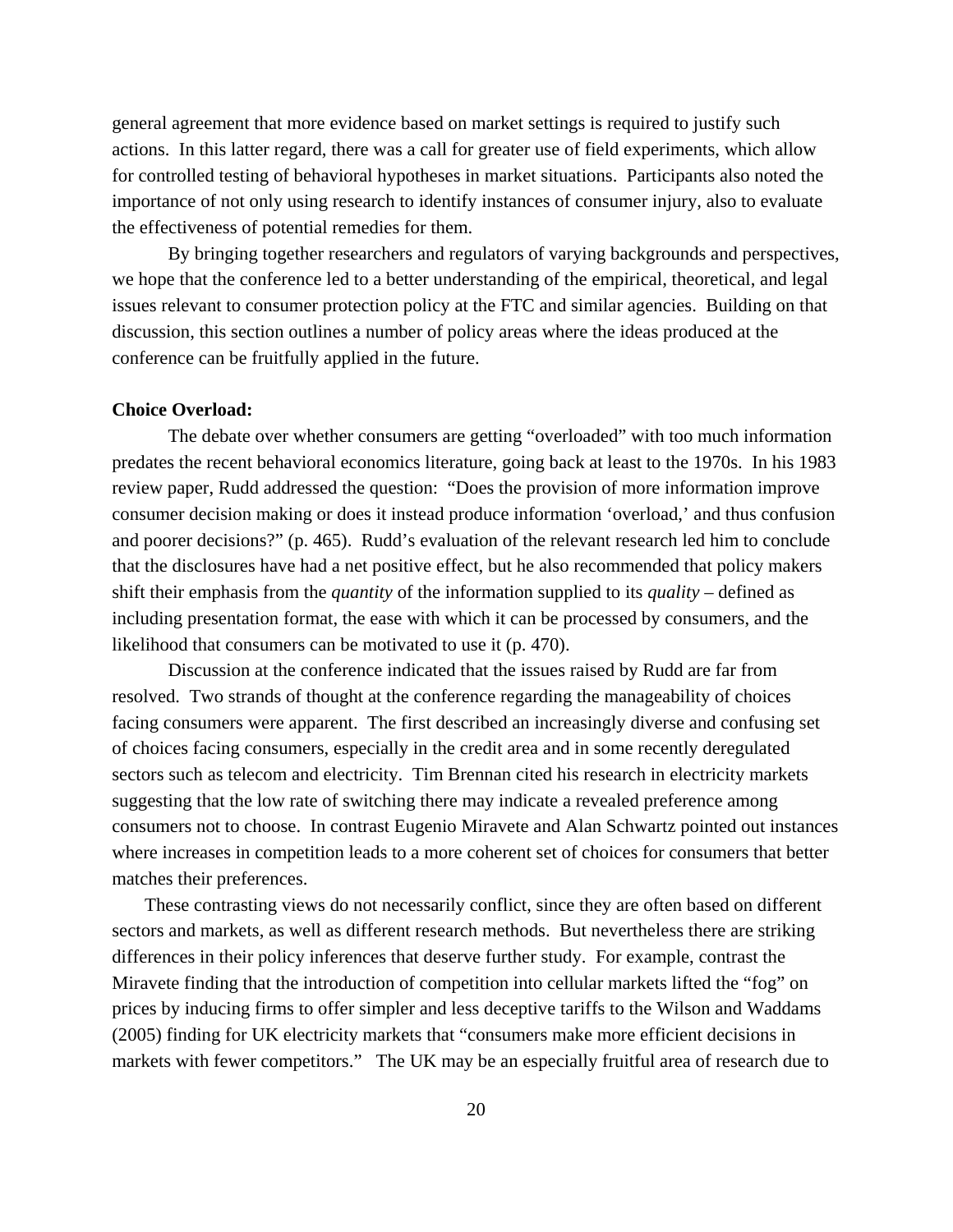the recent regulatory changes there and to a large database of information on switching behavior generated by extensive Ofcom surveys.<sup>9</sup>

Aside from information provided by the firms selling products and services, the government and third-party entities also provide information that can help simplify the purchase process for consumers (and create important feedback incentives for firms to alter their offerings). In regard to the former, Tim Brennan's examples of government attempts to "help" consumers in a number of deregulated markets does not inspire much confidence.10 It would be interesting to find out just what went wrong in these cases. Possible reasons include a) the gains from switching were small in any event so the regulators did not put much energy into explaining them; b) regulatory constraints required excessive detail; and c) insufficient incentives for the regulators to do a good job. Hopefully Brennan's examples are located at the tail of the distribution so it is possible to examine differences in informational performance among government agencies – with behavioral as well as more conventional models of regulation in hand (Rachlinski and Farina, 2002).

Third-party information entities offer another source of help to consumers. The most cited example is Consumer Reports, but its reach remains limited (due in part to the organization's ban on firms spreading favorable test results via their advertising). More help may come from explicitly commercial information providers that have evolved via the internet. One interesting example is the case of online insurance broker sites that give a clear comparison of rates and provide direct access to the various insurance companies. The policy challenge here is to create environments that allow use of the comparison site business model in markets, such as electricity and telecoms, where more useful consumer information is needed.

Another important source of information comes from product reviews generated by consumers themselves. As described by Ghose and Panagiotis (2006):

In offline markets, consumers' purchase decisions are heavily influenced by word-of-mouth. With the rapid growth of the Internet these conversations have migrated to online markets, creating active electronic communities that provide a wealth of product information. Consumers now rely on online product reviews, posted online by other consumers, for their purchase decisions. Reviewers contribute time, energy, and other resources, enabling a social structure that provides benefits both for the users and the companies that host electronic markets. Indeed, the provision of a forum facilitating social exchanges in the form of consumer product reviews is an important part of many electronic markets, such as Amazon.com.

Important research and policy questions here revolve around whether this new kind of

<sup>&</sup>lt;sup>9</sup> Ofcom is the regulator for the UK communications industries, including television, radio, telecommunications and wireless communications services.

<sup>10</sup> http://www.ftc.gov/be/consumerbehavior/docs/slides/Brennan.pdf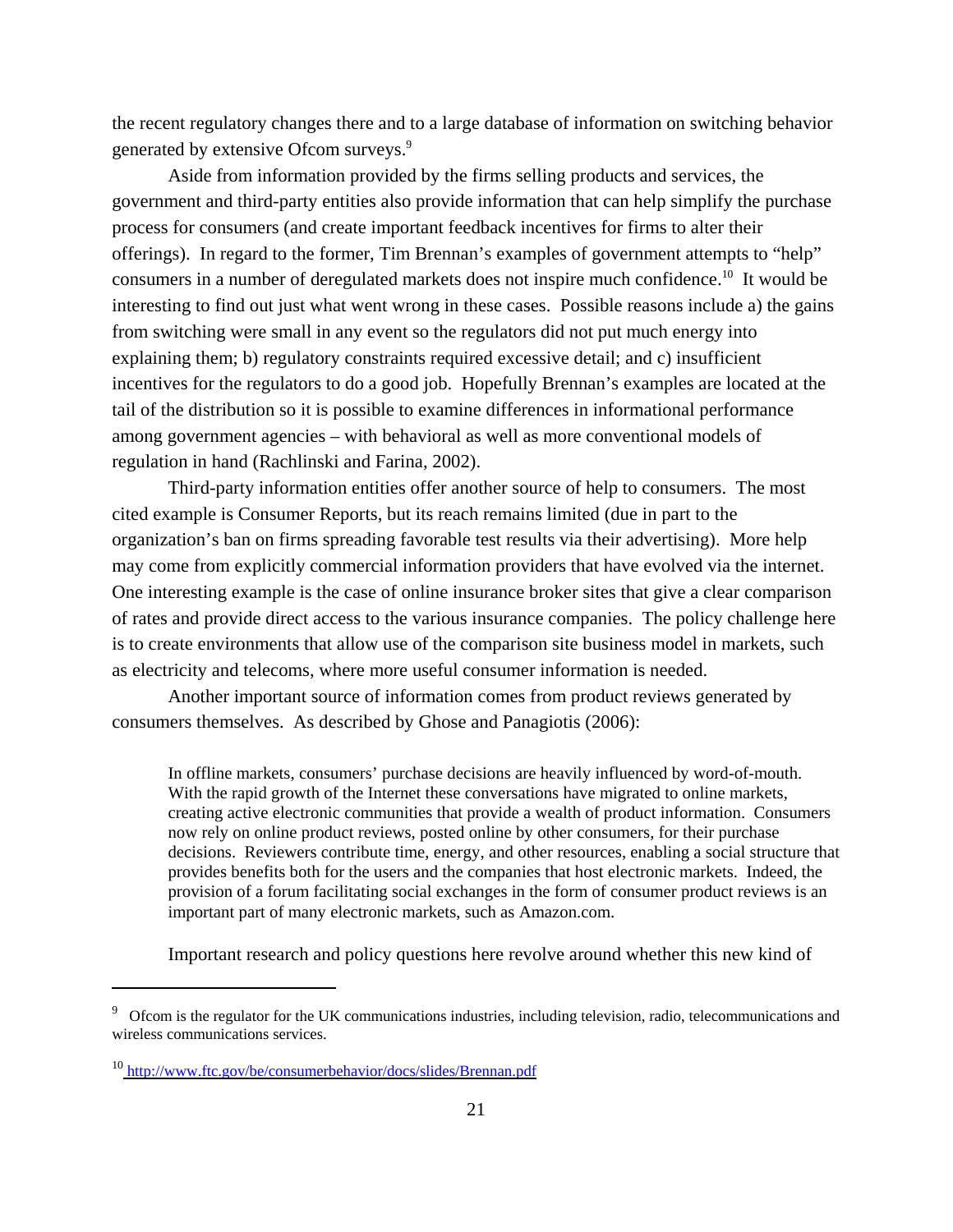information available to consumers simplifies their choices or makes them even more difficult and leads to yet more biased decisionmaking. Ghose and Panagiotis (2006) provides a number of useful cites to the emerging literature in this area which suggest that the issue is far from settled.

#### **Cooling-off Rules:**

Cooling-off regulations, such as the FTC's door-to-door sales rule and similar ones promulgated in the credit area, are often cited as examples of laws that successfully incorporate behavioral economics insights. In particular, there is the observation that consumers at times make purchases in emotionally or biologically "hot" states that, in a cooler and more rational state, they would not make. Mandating a cooling-off period allows consumers to reframe their choices and to give them an opportunity for rational reconsideration to overcome the influence of impulsive choice.

Notwithstanding the apparent widespread acceptance of cooling-off rules, they do not appear to have been subjected to the kind of asymmetric paternalism or unfairness analysis discussed at the conference. For example, the FTC rule appears to have been created without the benefit of any systematic research to document its value (McChesney 1984). While there has been some research into the rule's impact, it has been fairly limited in scope.<sup>11</sup>

From a behavioral standpoint, we know relatively little about how consumers respond to cooling-off rules. The ideal is that they allow consumers to cancel those contracts that, in a more rational state, they realize are not for them. Over time as consumers cancel bad contracts, firms should be deterred from making such deceptive offers in the first place. But the existence of a cooling-off period can have the opposite effect of inducing more welfare-reducing purchase decisions. This would occur if the existence of a cooling-off period leads consumers to make more impulsive purchase decisions because they exaggerate their ability to revisit the contract terms in a cooler state.

The latter behavioral story is similar to that applied to consumer rebates where consumers make a purchase based on the false assumption that they will redeem the rebate in order to get the price discount. Research in this area by Silk (2006) and others suggest that the likelihood of redeeming a rebate may be **inversely** related to the length of the rebate period.<sup>12</sup>

<sup>&</sup>lt;sup>11</sup> Examples include Shanklin and King (1977), McChesney (1984) and the FTC's review of its rule, located at http://www.ftc.gov/opa/1995/10/cooling2.shtm.

<sup>&</sup>lt;sup>12</sup> Information presented at a recent FTC conference on rebates indicates that a number of firms are streamlining the redemption process, with some eliminating rebates entirely. This suggests consumer dissatisfaction with rebate promotions and thus learning from past failures to follow through on redemption intentions. See the FTC Rebate Debate Conference at http://www.ftc.gov/bcp/workshops/rebatedebate/index.shtml. See also Edwards (2007) for a review of the consumer protection issues raised by rebates.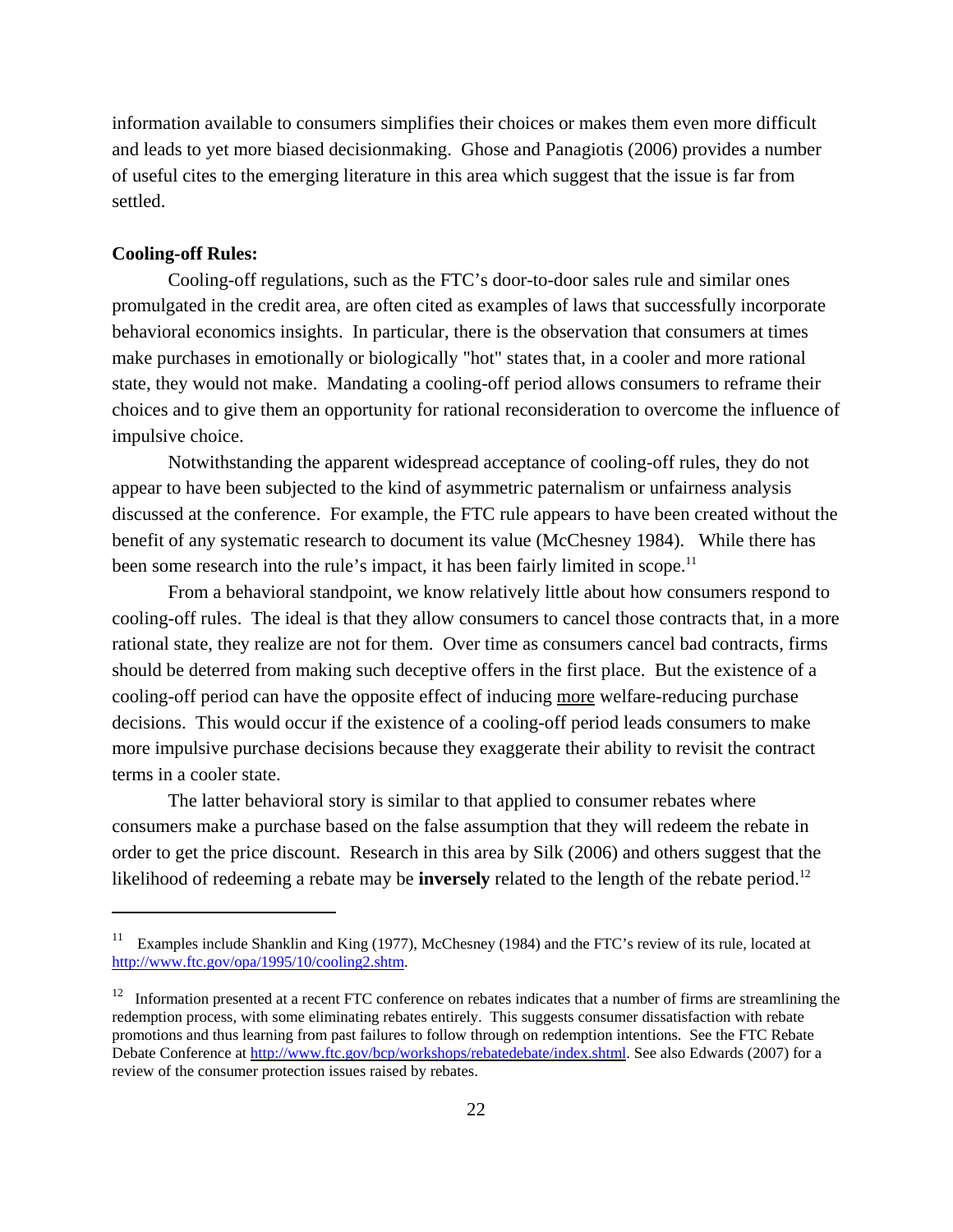This result is consistent with theories in the marketing and behavioral economics literature suggesting that as the time allotted to perform a (simple) task increases, so does the likelihood of failing to complete the task. (See Ariely and Weterbroch (2002) and Zauberman and Lynch (2005)).

The current research record is relatively sparse and does not shed much light on these two competing theories. Most of the available evidence concerns cancellation rates, which appear to be low. Also an early study of the FTC rule found that cancellation rates fell after the rule was implemented (Shanklin and King 1977). The fact that relatively few consumers cancel during the cooling-off period is consistent with the behavioral lulling story, but it is also consistent with one in which cooling-off rules result in less deceptive practices and hence less need to cancel (or indeed with the assertion that there was no need for the rule in the first place).

In addition to the general issue of how consumers use cooling-off periods, there is the question of how they react to variations in the length of such periods. As illustrated in the rebate discussion, lengthening the period given to consumers for making a post-purchase action can – after some point – lead them to be less likely to follow through on their intentions. In this sense, increasing the length of the cooling-off period is similar to increasing the time given consumers to redeem their rebates.

Finally, the rise in the use of liberal return polices by retailers can be viewed as a market equivalent to mandated cooling-off periods. Both allow the consumer to opt out of a purchase within a certain period of time. While the products and services that come under each provision differ, the use of liberal return polices lends credence to the idea that cooling off periods can induce greater sales by reducing perceived risk of getting stuck with a bad purchase – whether or not that perception turns out to be correct.

#### **Fraud**:

The FTC's fraud program, which accounts for a significant portion of its consumer protection enforcement activity, deals with consumers whose decision patterns often stray far from those predicted by the rational actor model. Past cases have involved claims for products that strain credulity, such as pain-relieving ionized bracelets, weight-reducing shoe insoles or ear clips, "structured water" globes to wash clothes without soap, etc., etc. Fraudulent weight-loss products are particularly popular at present, leading the Commission to provide a guide to the media and industry listing a number of "obviously" false claims.<sup>13</sup>

<sup>&</sup>lt;sup>13</sup> FTC Releases Guidance to Media on False Weight-Loss Claims (2003), located at

http://www.ftc.gov/opa/2003/12/weightlossrpt.shtm. Note, however, that there were disputes at the conference on the per se falsity of some claims.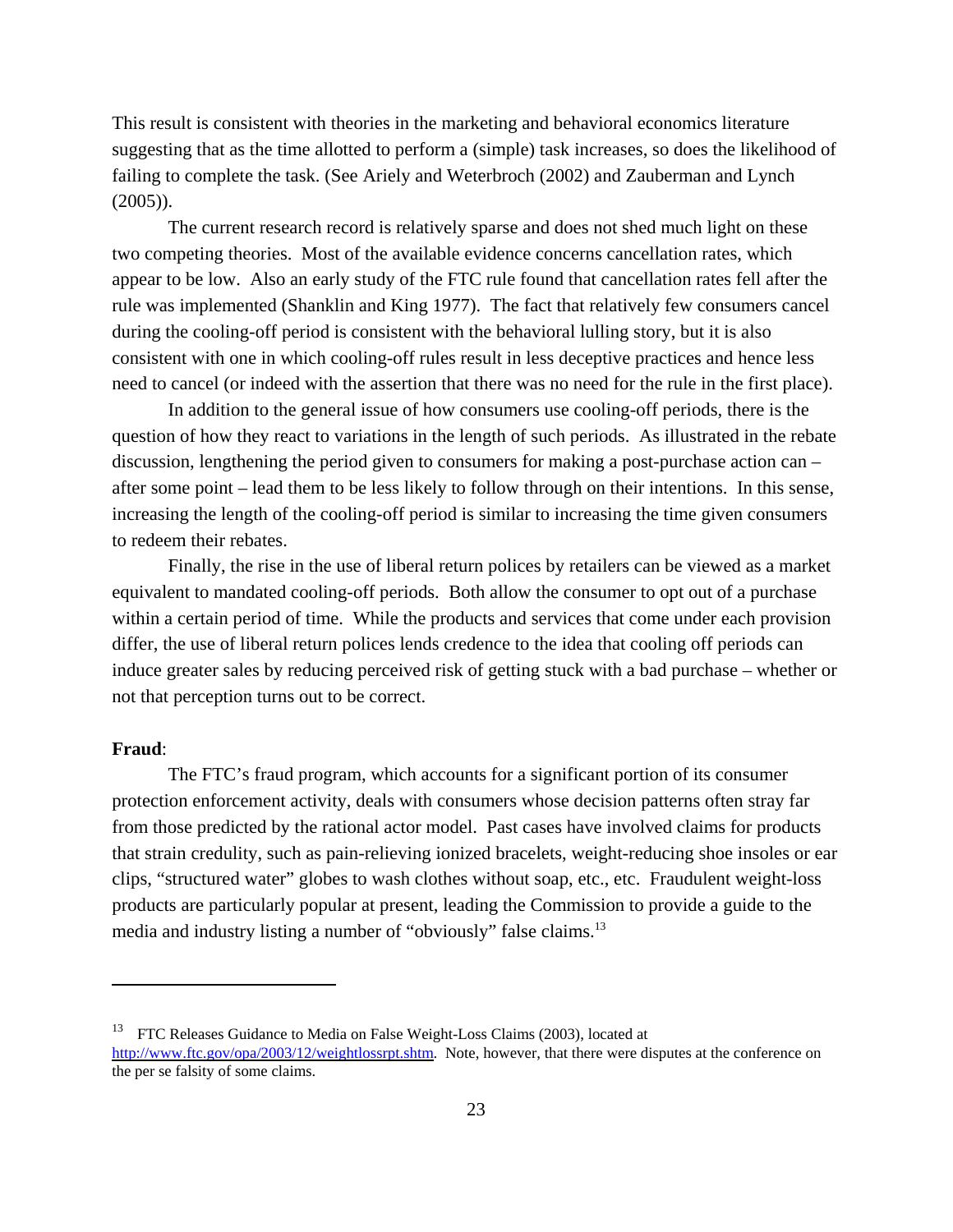Reaching these consumers is quite difficult and is an area where behavioral economics research could help. Interestingly, there does not appear to be much of a focus on the types of individuals most susceptible to fraudulent claims in behavioral economics research, which seems to deal with more with "normal" people who go off the tracks in certain predictable ways. An FTC report (Anderson 2004) on fraud activity provides a general profile of those most likely to be victimized by fraud, which can serve as a starting point for identifying the types of subjects that are most relevant to psychological research.

# **REFERENCES:**

- Anderson, K*.* (2004), "Consumer Fraud in the U.S.: An FTC Survey," Federal Trade Commission Staff Report, http://www.ftc.gov/reports/consumerfraud/040805confraudrpt.pdf
- Anderson, K.(2007) forthcoming, "Consumer Fraud in the U.S.: The 2005 FTC Survey, Federal Trade Commission Staff Report,
- Ariely, D. and W. Klaus (2002), "Procrastination, Deadlines, and Performance: Self-Control by Precommitment," *Psychological Science*, 13:3, 219-224.
- Beales, H. and L. Plache (2007), "Rationality, Revolving, and Rewards: An Analysis of Revolving Behavior on New Credit Cards," http://www.ftc.gov/be/consumerbehavior/docs/papers/Beales\_Plache\_Paper.pdf
- Bertrand, M., D. Karlan, S. Mullainathan, E. Shafir, and J. Zinman (2005), "What's Psychology Worth? A Field Experiment in the Consumer Credit Market," *National Bureau of Economics Research,* Working Paper No. W11892, http://www.nber.org/papers/w11892
- Brennan, T. (2007), "Consumer Preference Not to Choose: Methodological and Policy Implications." *Energy Policy,* 35:3, 1616-27, http://www.rff.org/Documents/RFF-DP-05-51.pdf
- Camerer, C., S. Issacharoff, G. Loewenstein, T. O'Donoghue, and M. Rabin (2003), "Regulation for Conservatives: Behavioral Economics and the Case for 'Asymmetric Paternalism,' " *University of Pennsylvania Law Review,* 151:1211, http://www.hss.caltech.edu/~camerer/paternPLR.pdf.
- Ching, A. and F. Hayashi (2006), "Payment card rewards programs and consumer payment choice," *Payments System Research, Federal Reserve Bank of Kansas City,* Working Paper PSR WP 06-02, http://www.kansascityfed.org/PUBLICAT/PSR/RWP/Ching\_Hayashi\_Paper.pdf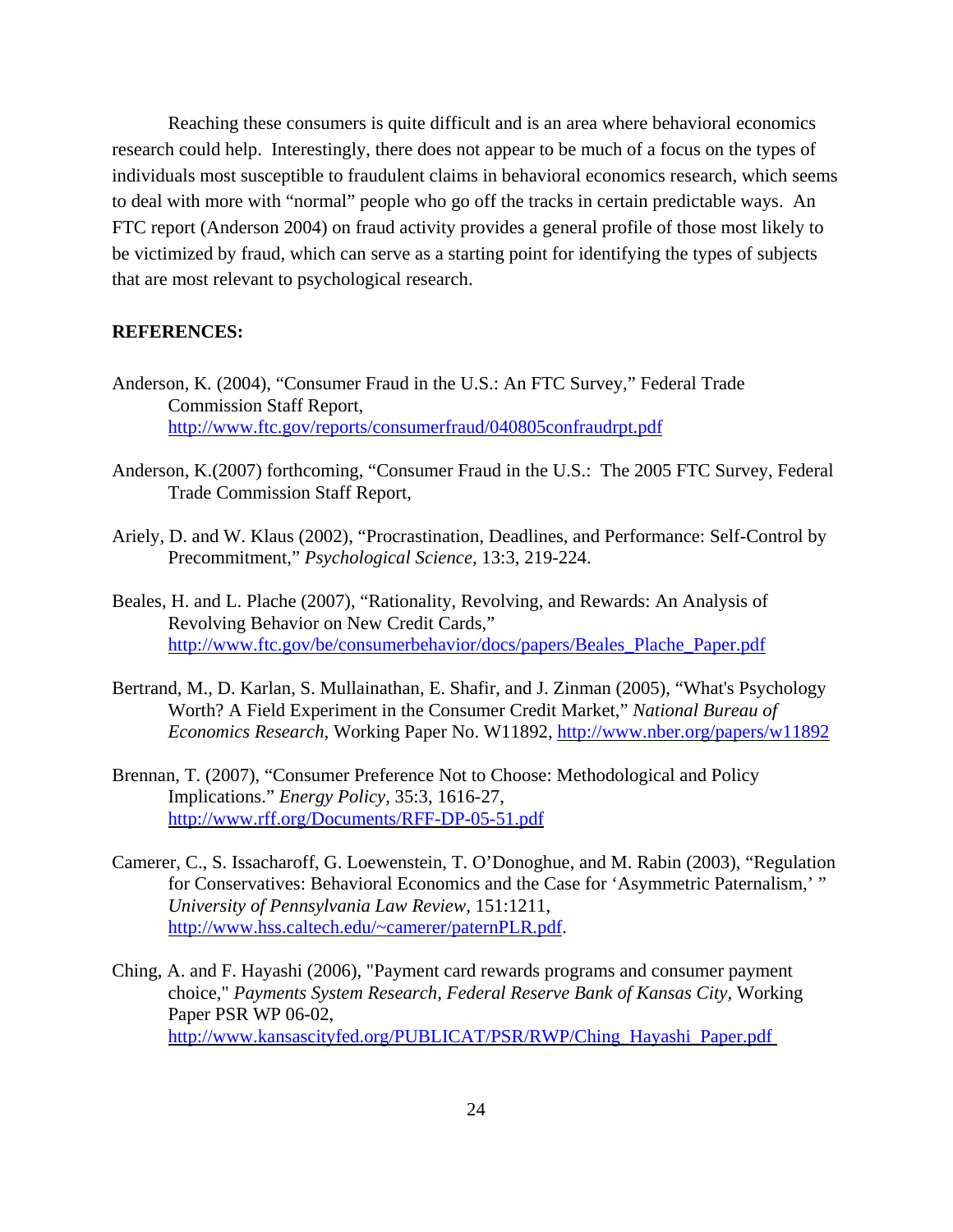- Edwards, M. (2007), "The Law, Marketing and Behavioral Economics of Consumer Rebates," *Stanford Journal of Law, Business & Finance,* 12*,* (forthcoming 2007)
- Gabaix, X., S. Agarwal, J. Driscoll, and D. Laibson (2006), "Two steps forward, one step back: the dynamics of learning and backsliding in the consumer credit market," Paper presented at *Consumer Behavior and Bounded Rationality Conference, Institute for Fiscal Studies*, London, UK, http://else.econ.ucl.ac.uk/conferences/consumer-behaviour/gabaix1.pdf.
- Ghose, A. and I. Panagiotis (2006), "Designing Ranking Systems for Consumer Reviews: The Economic Impact of Customer Sentiment in Electronic Markets," http://pages.stern.nyu.edu/~aghose/wits2006.pdf.
- Ippolito, P. (1986), "Consumer Protection Economics: A Selective Survey," *Federal Trade Commission,*  http://www.ftc.gov/be/consumerbehavior/docs/reports/Ippolito86confintro.pdf.

Ippolito, P. (2004), "What Can We Learn from Food Advertising Policy over the Last 25 Years?"

*George Mason Law Review*, 12:4, http://www.law.gmu.edu/gmulawreview/issues/12-4/documents/ProIppolito.pdf.

- Kahneman, D. (2003), "Maps of Bounded Rationality: Psychology for Behavioral Economics," *American Economic Review*, 93:5, 1449-1475.
- Klick, J. and G. Mitchell (2006). "Government Regulation of Irrationality: Moral and Cognitive Hazards," *Minnesota Law Review*, 90:6, 1620-1663, http://www.law.umn.edu/uploads/images/3289/Mitchell\_\_Klick\_Final.pdf.
- Lacko, J. and J. Pappalardo (2004), "The Effect of Mortgage Broker Compensation Disclosures on Consumers and Competition: A Controlled Experiment," *Federal Trade Commission, Bureau of Economics Staff Report,* http://www.ftc.gov/os/2004/01/030123mortgagefullrpt.pdf.
- Lacko, J. and J. Pappalardo (2007), "Improving Consumer Mortgage Disclosures: An Empirical Assessment of Current and Prototype Disclosure Forms," *Federal Trade Commission, Bureau of Economics Staff Report,*  http://www.ftc.gov/os/2007/06/P025505MortgageDisclosureReport.pdf.
- Lazear, E. (2000), "Economic Imperialism," *Quarterly Journal of Economics,* 115:1, 99-146. http://faculty-gsb.stanford.edu/lazear/Personal/PDFs/economic%20imperialism.pdf.
- Lazear, E., U. Malmendier, and R. Weber (2006), "Sorting in Experiments with Application to Social Preferences." *National Bureau of Economics Research,* Working Paper No. 12041,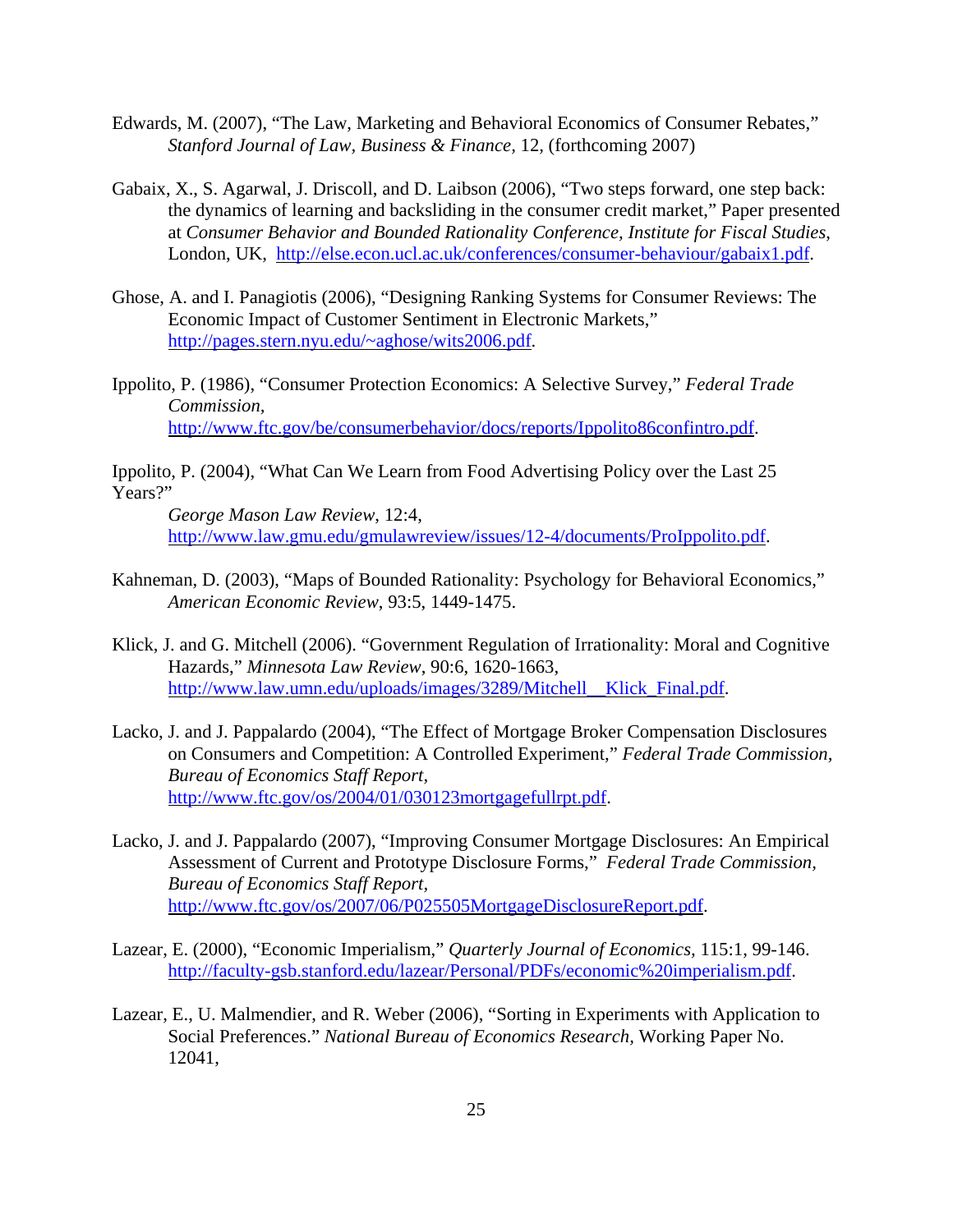http://faculty-gsb.stanford.edu/lazear/Personal/PDFs/sorting%20in%20experiments.pdf (revised version: http://www.nber.org/papers/w12041).

- Letzler, R. (2007), "Applying Psychology to Economic Policy Design: Using Incentive Preserving Rebates to Increase Acceptance of Critical Peak Electricity Pricing," http://repositories.cdlib.org/ucei/csem/CSEMWP-162/
- Levitt, S. and J. List (2006), "What Do Laboratory Experiments Tell Us About the Real World?" http://pricetheory.uchicago.edu/levitt/Papers/jep%20revision%20Levitt%20&%20List.pdf
- List, J. (2005), "The Behavioralist Meets the Market: Measuring Social Preferences and Reputation Effects in Actual Transactions," *Journal of Political Economy*, 114:1, http://www.journals.uchicago.edu/JPE/journal/issues/v114n1/30991/30991.web.pdf.
- Lu, S. and S. Moorthy (2007), "Coupons versus rebates," *Marketing Science,* 26:1, 67-82, http://portal.acm.org/citation.cfm?id=1235574
- Lynch, J. and G. Zauberman (2005), "When Do You Want It? Time, Decisions, and Public Policy," *Journal of Public Policy & Marketing*, 25, 67-78, http://faculty.fuqua.duke.edu/%7Ejglynch/Working%20Papers/When%20Do%20You%2 0Want%20It%20JPPM%2010-20-05.pdf.
- McChesney, F. S. (1984), "Regulating Without Evidence: The FTC's 'Cooling-Off' Rule," *Journal of Contemporary Studies*, 7, 57-70.
- Miravete, E. and I. Palacios-Huerta (2004), "Rational Attention in a Repeated Decision Problem," http://www.eco.utexas.edu/facstaff/Miravete/papers/EJM-IPH.pdf
- Miravete, E. (2007), "The Doubtful Profitability of Foggy Pricing," http://www.eco.utexas.edu/facstaff/Miravete/papers/EJM-Foggy.pdf
- Ofcom (2006), "The Consumer Experience: Research Report," http://www.ofcom.org.uk/research/tce/report/research.pdf
- Ofcom (2006), "Broadband Migrations: Enabling Consumer Choice," http://www.ofcom.org.uk/consult/condocs/migration/migrations.pdf
- Ogg, E. (2006), "OfficeMax Bids Farewell to Mail-in Rebates," *CNET News.com,* http://news.com.com/2100-1047\_3-6090290.html.
- Rachlinski, J. and C. Farina (2002), "Cognitive Psychology and Optimal Government Design," *Cornell Law Review*, 87, 549-615.
- Rudd, J. (1983), "The Consumer Information Overload Controversy and Public Policy," *Policy*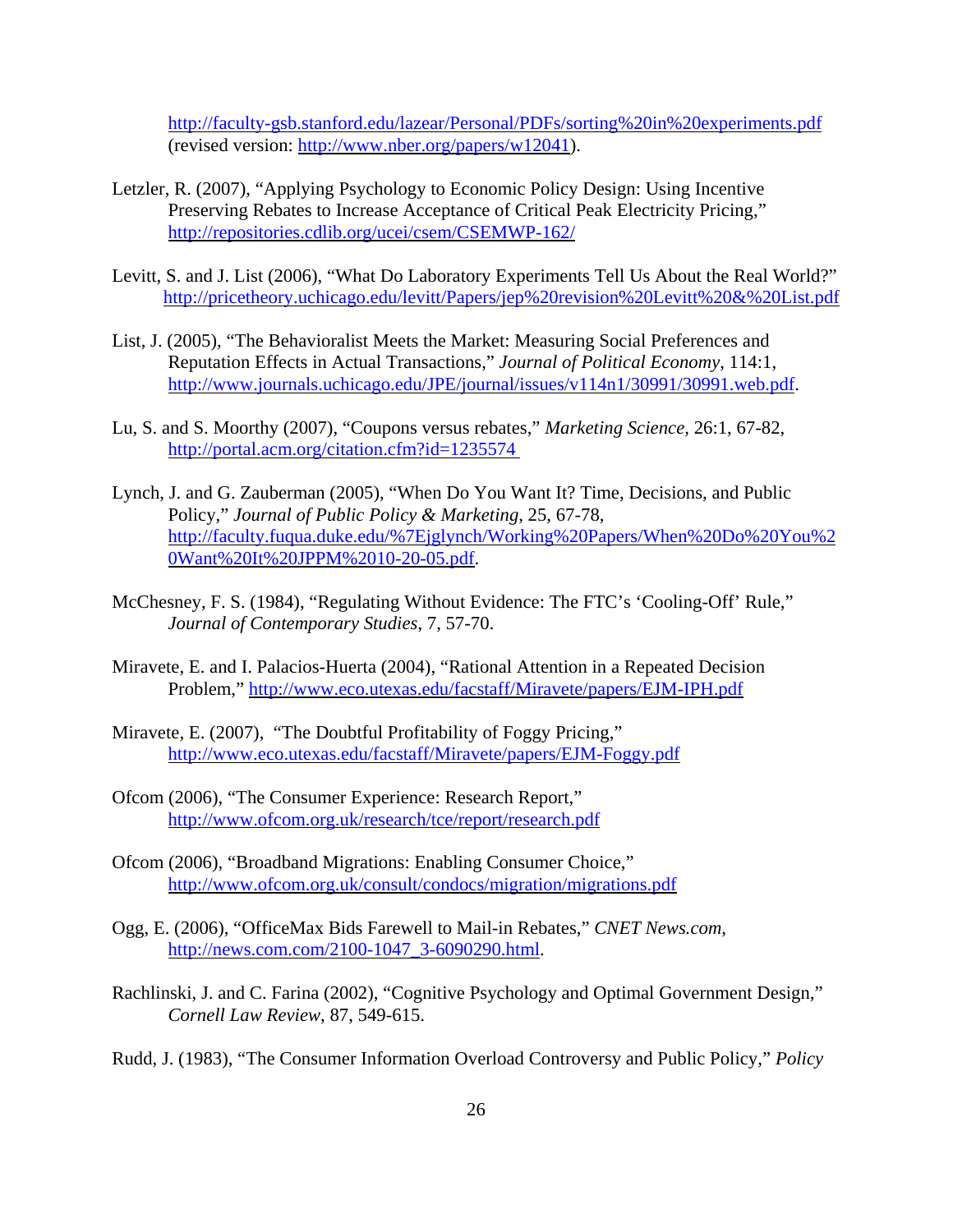*Studies Review*, 2:3, 465-473.

- Schwartz, A. and L. Wilde (1979), "Intervening in Markets on the Basis of Imperfect Information: A Legal and Economic Analysis," *University of Pennsylvania Law Review*, 127, 630-682.
- Schwartz, A. (2005), "How Much Irrationality Does the Market Permit?" *American Law & Economics Association,* Working Paper 29, http://law.bepress.com/cgi/viewcontent.cgi?article=1158&context=alea
- Shanklin, W. and H. King (1977), "Evaluating the FTC Cooling-Off Rule," *Journal of Consumer Affairs,* 11:2, 101–106.
- Shapiro, C. (1995), "Aftermarkets and Consumer Welfare: Making Sense of Kodak," *Antitrust Law Journal*, 63, 483-511.
- Silk, T. (2006), "Getting Started Is Half the Battle: The Influence of Deadlines and Effort on Consumer Self-Regulation to Redeem Rewards," Working Paper, University of British Columbia.
- Sydnor, J. (2006), "Abundant Aversion to Moderate Risk: Evidence from Homeowners Insurance," http://wsomfaculty.case.edu/sydnor/deductibles.pdf.
- Wang, T., M. Spezio, and C. Camerer (2006), "Pinocchio's Pupil: Using Eyetracking and Pupil Dilation To Understand Truth-telling and Deception in Games," http://www.aeaweb.org/annual\_mtg\_papers/2007/0105\_1015\_0301.pdf
- Wilson, C., and C. Price (2005), "Irrationality in Consumers' Switching Decisions: When More Firms May Mean Less Benefit," http://econwpa.wustl.edu/eps/io/papers/0509/0509010.pdf
- Wilson, C., and C. Price (2006), "Do Consumers Switch to the Best Supplier?" http://else.econ.ucl.ac.uk/conferences/consumer-behaviour/wilson.pdf.
- Wilson, C. and C. Waddams (2005), "Irrationality in Consumers' Switching Decisions: When More Firms May Mean Less Benefit ESRC," *Centre for Competition Policy*, http://129.3.20.41/eps/io/papers/0509/0509010.pdf.
- Zauberman, G. and J. G. Lynch, Jr. (2005), "Resource Slack and Propensity to Discount Delayed Investments of Time Versus Money," *Journal of Experimental Psychology: General*, 134:1, 23–37.